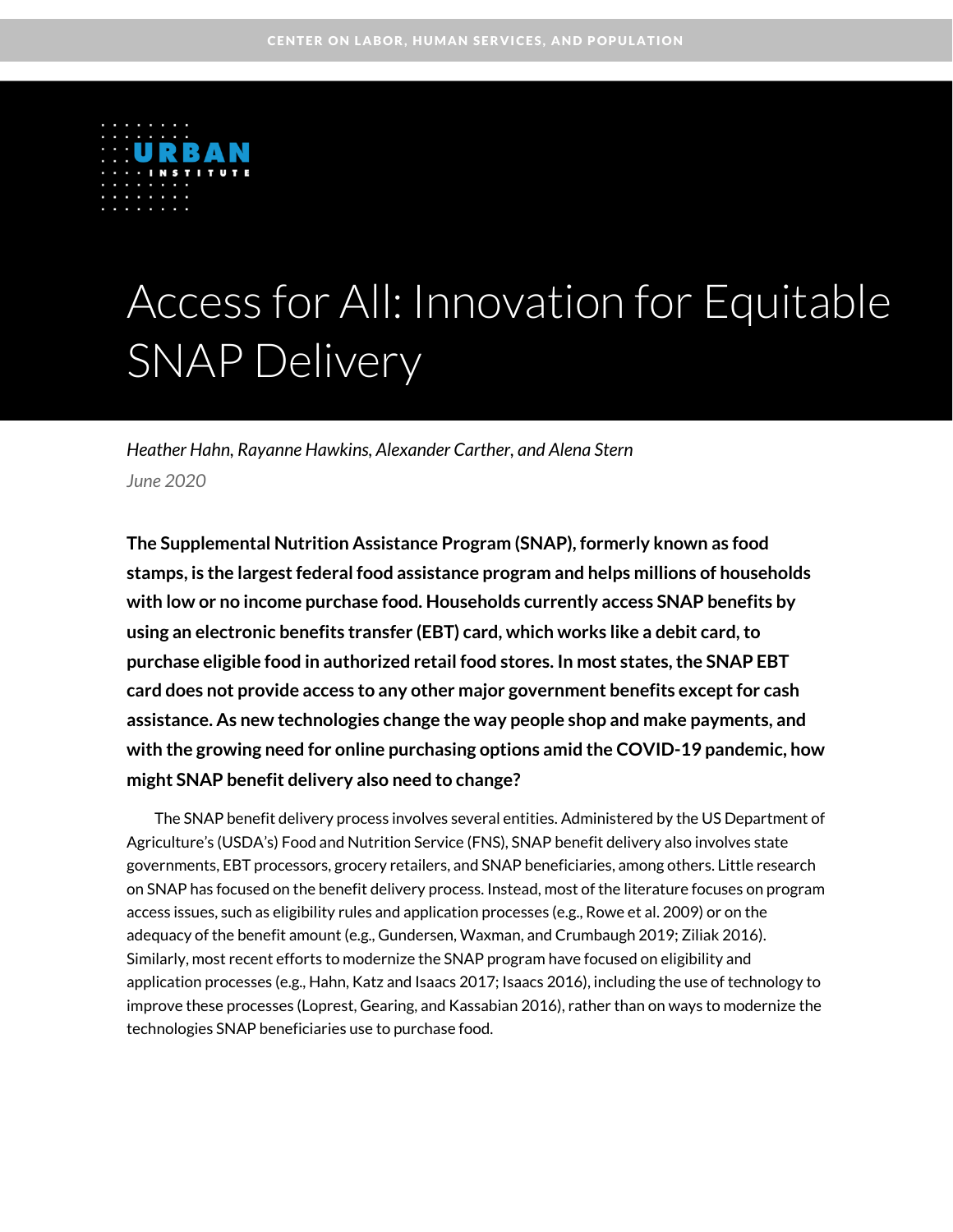This brief addresses the knowledge gap on SNAP benefit delivery and explores possibilities for modernizing SNAP delivery through new technologies. We examine both the current and potential future SNAP benefit delivery models while considering principles of equity and inclusion. We define an overarching equity principle that SNAP beneficiaries should have access to the same customer experience as consumers using other forms of payment, and we define an overarching inclusion principle that all SNAP beneficiaries should be able to access food without stigma regardless of where they live.

Specifically, this study addresses the following research questions:

- What is the current state of SNAP benefit delivery, and how does the current landscape impact various stakeholders?
- What are the features of cost-effective benefit delivery systems that ensure equitable and inclusive access to benefits?
- How can future benefit delivery technologies be implemented equitably and inclusively?

The answers to these questions can help federal and state policymakers make informed decisions about modernizing SNAP to promote equitable and inclusive benefit delivery.

In short, we find that the SNAP EBT system has generally worked well to meet consumers' needs in recent years, but as customer payment methods continue to evolve in new directions (e.g., mobile payments and online purchases) the SNAP program will need to adapt to ensure participants can engage with retail purchases in the same manner as other customers. Social distancing during the COVID-19 pandemic has heightened and accelerated the need for an option to make online purchases using SNAP benefits.

*The overarching equity principle is that SNAP beneficiaries should have access to the same customer experience as consumers using other forms of payment, and the overarching inclusion principle is that all SNAP beneficiaries should be able to access food without stigma regardless of where they live.*

This brief contains three major sections. First, we share our findings about the current state of SNAP benefit delivery through the EBT system, including how the system works, what works well, and what aspects of the system could improve. Second, we identify the features necessary for any SNAP benefit delivery system to ensure consistency with the overarching principles of equity and inclusion. Third, we explore how the potential future of SNAP benefit delivery can keep up with rapid changes in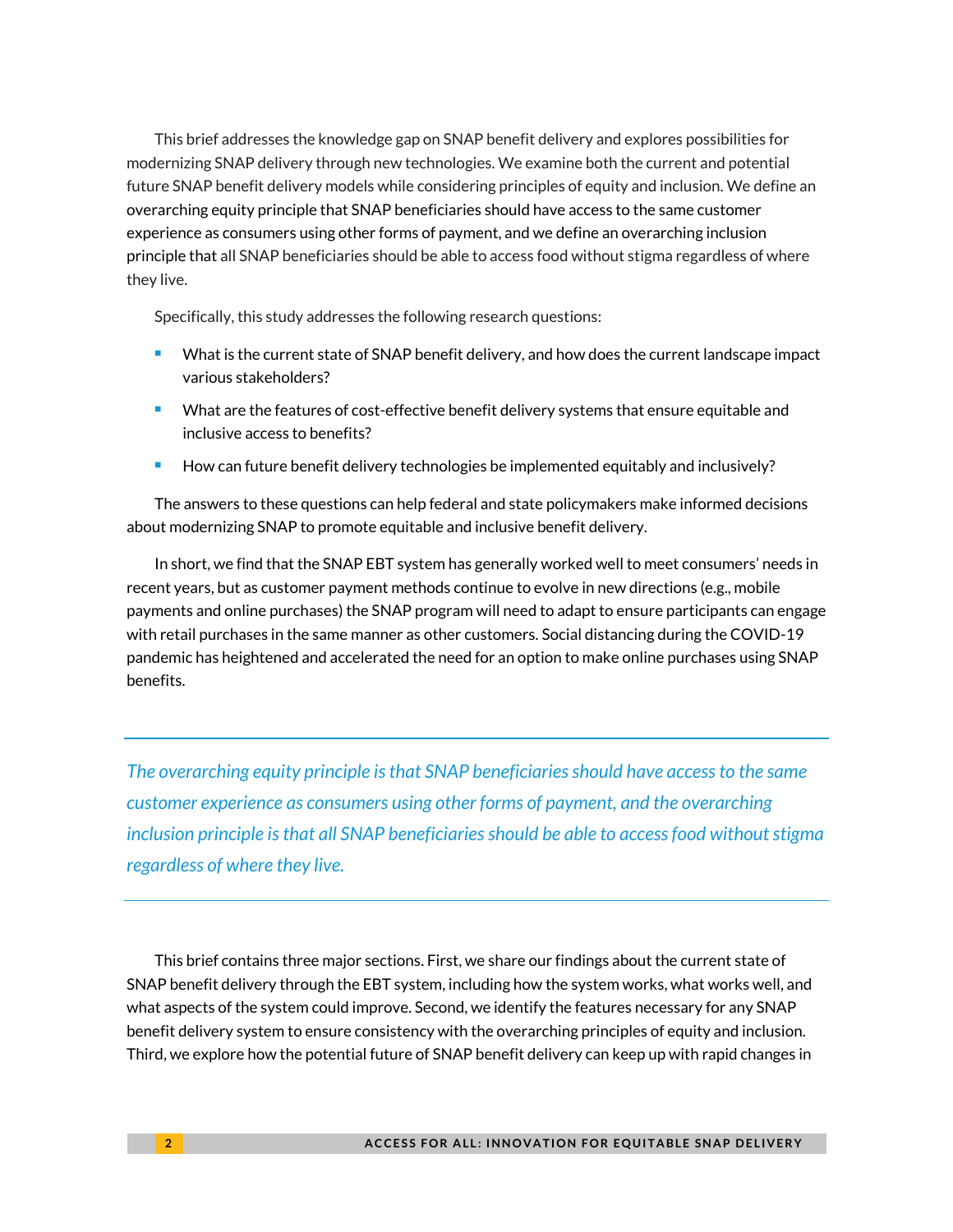commercial payment infrastructure and the ways Americans purchase groceries. We conclude with a list of actionable items based on our findings.

### BOX 1

#### **Study Methods**

To address our research questions, we reviewed relevant literature and documents and conducted phone interviews with a range of stakeholders across the country, including

- nine national experts on SNAP and EBT, including former FNS officials, former state SNAP administrators, people with experience working with EBT processors, and members of the Electronic Funds Transfer Association (EFTA)<sup>a</sup> specializing in the business, policy, and operating issues of government electronic payment programs;
- seven state officials administering SNAP or EBT processes in three states;
- six representatives of national and regional grocery and food retailer associations;
- three representatives of EBT processors and related technology companies; and
- four consumer advocates, such as food bank directors and nonprofit community service agencies focused on SNAP, in four states.

We also interviewed experts and practitioners based in California, Louisiana, Mississippi, New York, and Texas. We selected these to include both states with a large share of the national SNAP caseload and states working with each of the active SNAP EBT processors as well as to include regional diversity, racial and ethnic diversity, and diversity of residential density. Nearly all of the interviews occurred before the COVID-19 pandemic had spread to the US.

We affirmed for each person we interviewed that we would keep his or her comments confidential by not identifying who made specific remarks without explicit permission. Further, we offered them complete anonymity. Respondents who were willing to be identified are listed in our acknowledgments.

 $^{\circ}$  The EFTA is a nonprofit trade association dedicated to the advancement of electronic payments and commerce.

# Current State of SNAP Benefit Delivery

Our interviews revealed that the current SNAP EBT system is generally reliable and secure for delivering SNAP benefits inclusively and equitably with minimal stigma, but outages are increasing, and market constraints limit innovation. The current EBT system was designed "to follow the commercial rail," according to the several people we interviewed who had been part of the EBT development process. This means that rather than creating a new technology or new payment method specifically for delivering SNAP benefits, FNS chose to use existing technology and processes so that, to the extent possible, SNAP transactions would mirror the common purchase transactions that retailers and the general public experience. Following the commercial sector helps ensure that retailers are already accepting (and consumers are already familiar with) the purchasing methods and technology used for SNAP. In this section, we explain how the government context of SNAP affects the benefit delivery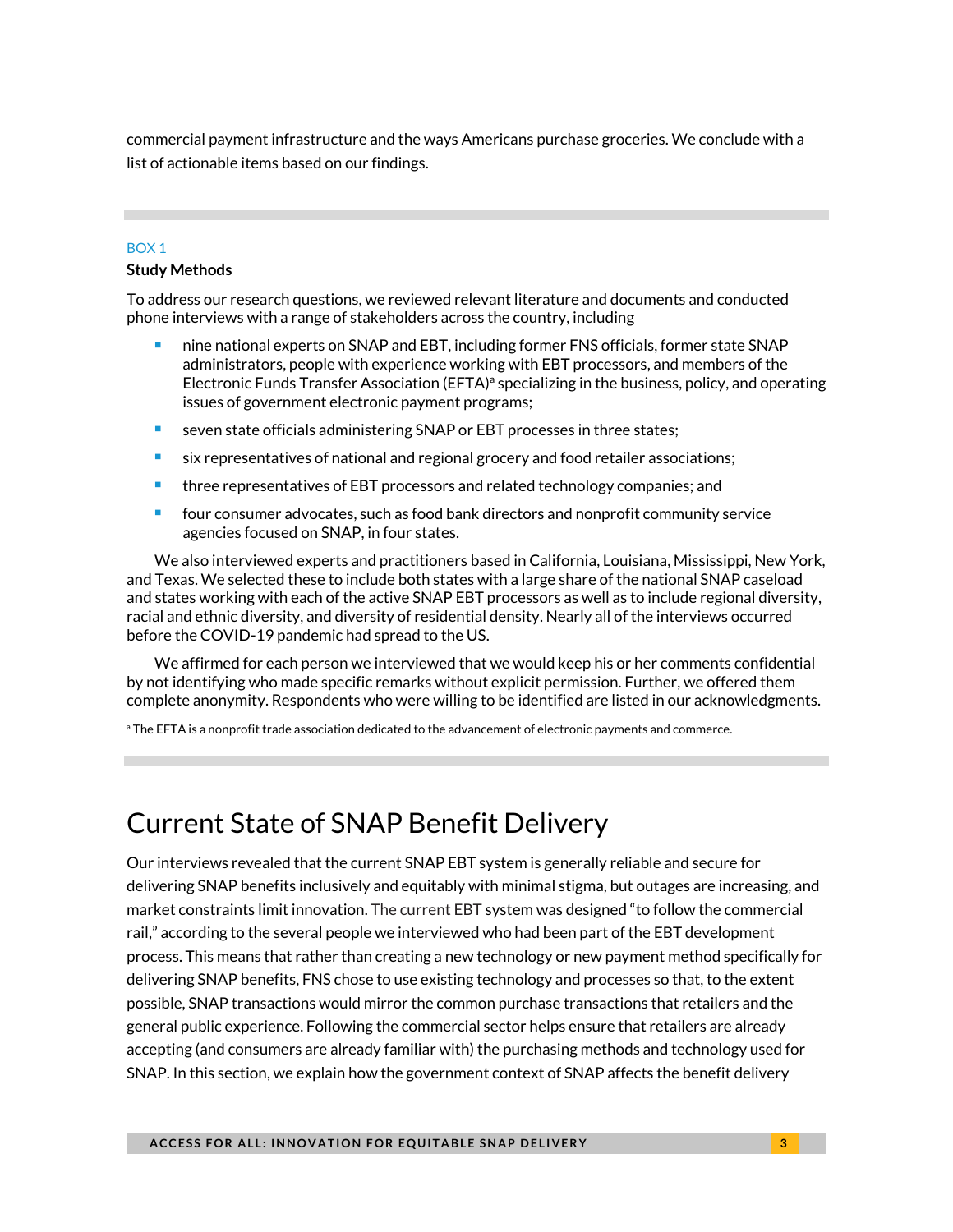method and describe in detail how the SNAP EBT system works; we then discuss both what works well with the current system and what challenges exist.

### **How Does the Government Context Shape SNAP Benefit Delivery?**

Though SNAP benefit delivery was designed to follow the commercial sector, it cannot escape its government context. Because SNAP is a government program, SNAP benefit delivery and the EBT process have different regulations than commercial transactions.

For example, the delivery mechanisms must ensure that all SNAP recipients are able to access their benefits to purchase food.  $^1$  A state official we interviewed explained, "Governments aren't able to operate like businesses because they have to serve everyone. They cannot pick and choose their customers as businesses do." The need to serve all SNAP recipients and meet the government's high standards can prevent change from occurring too rapidly or radically.

Even among government programs, SNAP benefit delivery is more complicated than the delivery of some government cash benefits because SNAP benefits can only be used to purchase food. For some government cash transfers, such as child support payments, states can and do use branded debit cards (e.g., VISA or Mastercard). Branded debit cards are accepted by more retailers than EBT cards, but they may charge user fees.

*"Governments aren't able to operate like businesses because they have to serve everyone. They cannot pick and choose their customers as businesses do."—State SNAP official*

### **How Does the SNAP EBT System Work?**

The EBT payment system involves interactions between four types of actors: government entities, EBT processors, retailers, and consumers. Each SNAP transaction requires communication between the four actors to ensure validity and proper transfer of funds (see the appendix).

- At the **federal government** level, the US Department of Agriculture's Food and Nutrition Service administers and regulates the SNAP program in accordance with federal law. This includes authorizing retailers to accept SNAP EBT payments and establishing guidelines for processing EBT transactions. The US Department of the Treasury processes payments from USDA to the states for their daily SNAP EBT purchases.
- **State government agencies** administer the SNAP program within their states, contract with **EBT processors**, and approve applications from consumers to participate in the SNAP program. Each state contracts with a single EBT processor to handle all SNAP EBT transactions.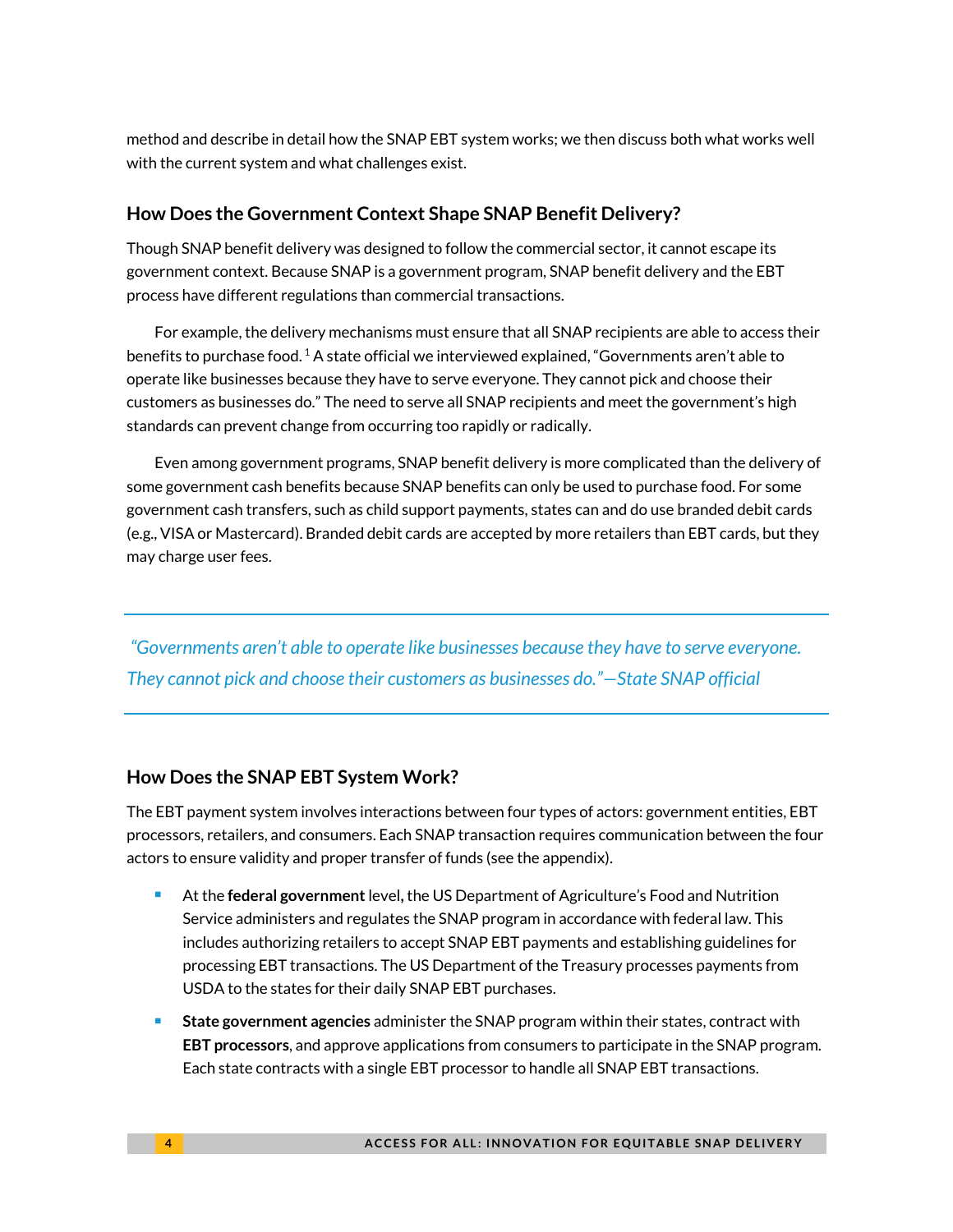- Consumers apply to receive SNAP benefits and, once approved, are sent an EBT card that benefits are loaded onto. $^{2}$  It is a magnetic stripe card requiring a PIN that can be used at grocery stores similarly to a debit card.
- <sup>◼</sup> **Retailers** apply to USDA FNS for authorization to receive EBT payment and must have point-ofsale (POS) equipment and software that can handle EBT transactions from an approved EBT processor (USDA 2019). $^3$  In the past, POS equipment for EBT was a standalone system, but now EBT transactions are integrated into most POS machines, so SNAP beneficiaries swipe their EBT cards on the same equipment customers use for other debit or credit cards.<sup>4</sup> Retailers are charged some transactional fees and regular monthly fees for SNAP transactions but are exempt from certain additional fees that retailers pay on most standard transactions. In particular, for SNAP transactions, retailers are not charged the interchange fees that apply to most debit or credit card purchases to cover the banks' handling costs or risk of fraud.

When customers swipe their EBT card at an approved retailer, the clerk presses a button on the POS equipment to verify the transaction through the EBT processor's center, which verifies that that the terminal is is valid, the case associated with the EBT card is active, the consumer has entered a valid PIN, and the amount of the purchase does not exceed the household account balance (Stegman, Lobenhofer, and Quinterno 2003). <sup>5</sup> Once the transaction is approved, the customer's account is debited and the retailer account is credited for the purchase amount (Stegman, Lobenhofer, and Quinterno 2003). If the system is down, the retailer can call the EBT service line for verification and use a paper voucher to complete sales, using the vouchers to settle transactions once the system is back online.<sup>6</sup>

At the end of each day, EBT processors total up all the EBT transactions from each retailer for that day and report them to the government to be fulfilled (USDA 2019). The federal government transmits the funds to cover the day's EBT transactions to the state, which then transmits the appropriate amount of funds to each EBT processor, which then passes funds on to the retailer's bank account. Funds are available to the retailer after two or three business days.

### **What Works Well with Current SNAP Benefit Delivery?**

Despite the EBT system's complicated nature, respondents generally agreed during interviews before the COVID-19 pandemic had spread to the US that the EBT system "works pretty well" and largely ensured wide access for both consumers and retailers. SNAP experts note that the EBT system is a highly successful public-private partnership that supports more than a billion transactions a year, though most also had suggestions for improvement that we discuss later.

### *"The technology works. It's just ancient."—SNAP EBT expert*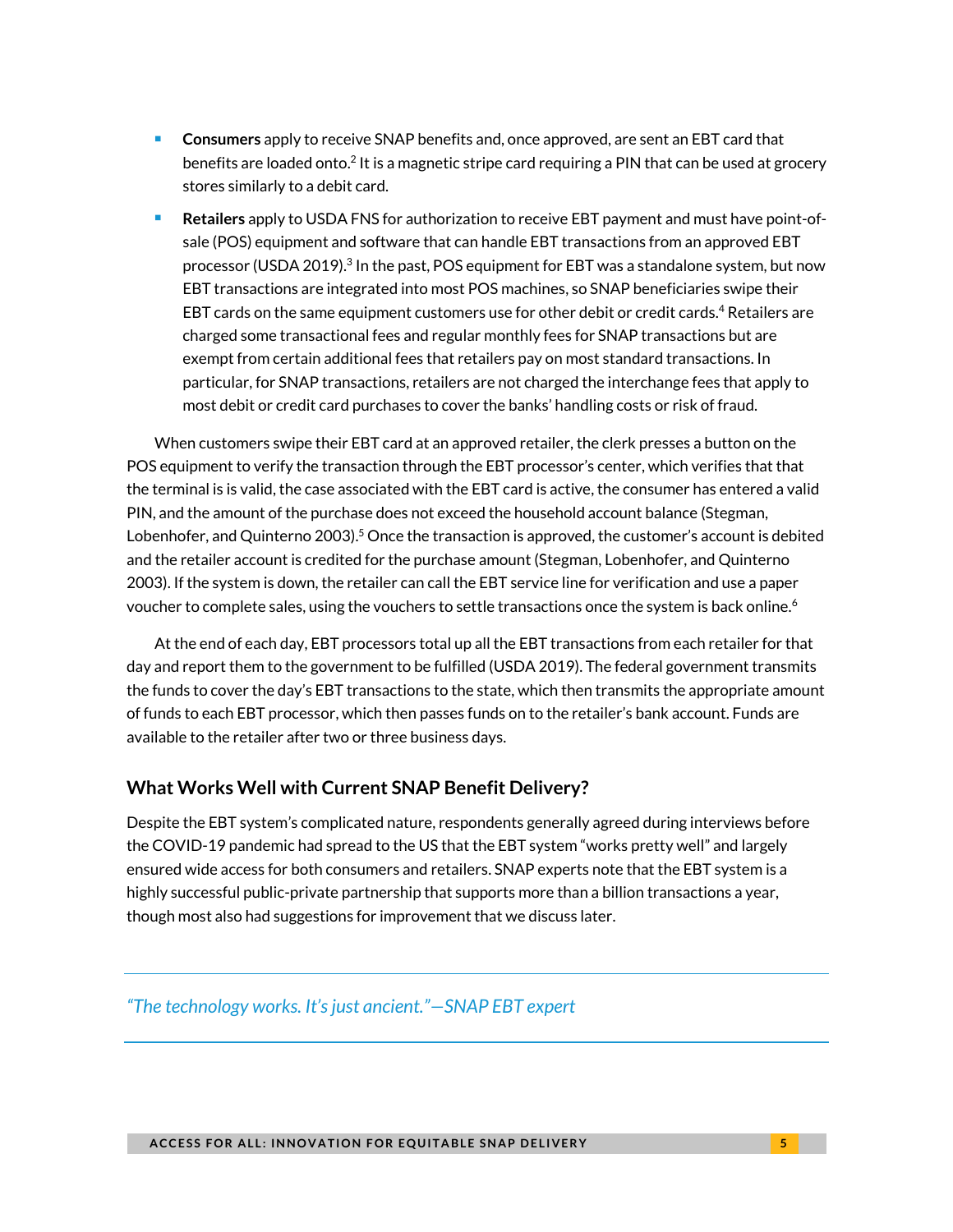General satisfaction with the EBT system among the retailers and SNAP beneficiaries who rely on the EBT process daily may reflect that process's relatively few frustrations compared with what people experience when applying for and recertifying their eligibility for SNAP (the former is generally much more efficient and less stigmatizing). The system is also more efficient and far less stigmatizing than the previous system of issuing paper "food stamps" that customers redeemed when checking out at the grocery store. The switch from food stamps to EBT cards in the 1990s is credited with increasing program participation among eligible households (Danielson and Klerman 2006). Additional input from a diverse group of SNAP beneficiaries is needed now to better understand customers' current preferences and challenges.

The SNAP EBT system also is regarded as secure. When asked whether the current EBT system poses any security threats, respondents generally agreed that threats were minimal. One respondent said, "No, not really. It's pretty tight." Because EBT transactions require customers to enter a unique PIN, they are more secure than credit-card transactions. Fraud is very low in the SNAP program (around 1 percent, compared with 3 to 10 percent in health care spending<sup>7</sup> or about 15 percent for taxes).<sup>8</sup>This is in part because the electronic records generated by the EBT system make fraudulent activity easier to identify. The shift from paper food stamps to EBT transactions saw a reduction in the trafficking rate (primarily selling SNAP benefits for cash) from nearly 4 percent to the current 1 percent.<sup>9</sup> One consumer advocate we interviewed expressed concerns about fraud, both with SNAP recipients selling EBT cards and with SNAP applicants providing misleading information about their eligibility for the program. Other consumer advocates, however, noted that "fraudulent activity" often resulted from SNAP participants exchanging their SNAP benefits for cash to support other basic needs, such as purchasing diapers. They also noted that ultimately all SNAP benefits are used to purchase food, either for the authorized beneficiary or someone who fraudulently obtained the EBT card.

### **What Are the Challenges with Current SNAP Benefit Delivery?**

Though the EBT system has worked well to date, it faces several growing and urgent challenges. The COVID-19 pandemic has suddenly exacerbated the disparate health risks faced by people with low incomes, including SNAP beneficiaries. The lack of an online purchasing option for SNAP beneficiaries requires them to swipe an EBT card and enter a PIN, making it impossible for them to purchase food without an increased health risk from personal contact during the current COVID-19 pandemic. Even before the pandemic, SNAP beneficiaries may have been experiencing resurging stigma. As more shoppers have begun to pay by dipping chip cards or by tapping their mobile phones and as fewer shoppers swipe debit cards, SNAP beneficiaries swiping their EBT cards and entering PINs become more apparent to fellow shoppers. Further, the EBT system increasingly experiences outages and other quality challenges caused in part by a lack of competition among EBT processors and the very low amounts states pay processors for their services. We discuss each of these challenges here in greater detail.

**LACK OF ONLINE OPTION FOR SNAP PURCHASES INCREASES HEALTH RISK DURING COVID-19 CRISIS** During the COVID-19 pandemic, the way people shop for food has changed very quickly. To practice social distancing, people have increasingly used online options for food purchases, either by having food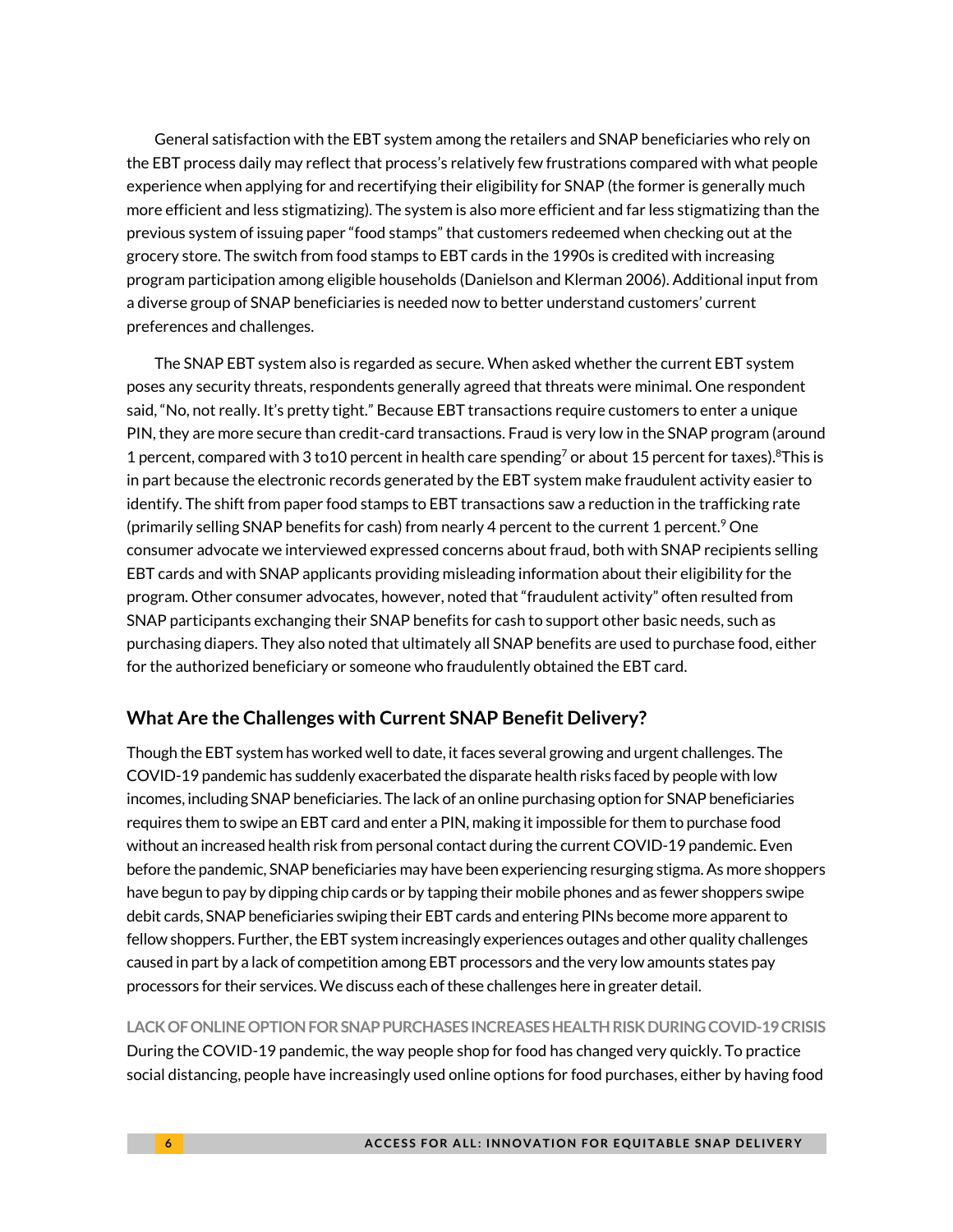delivered to their homes or by ordering ahead for curbside pickup at a grocery store. However, the requirement that SNAP beneficiaries swipe their EBT cards and enter a PIN makes it impossible for them to purchase food without personal contact (except in the limited areas participating in a SNAP online purchasing pilot program, described later in this brief). Home delivery and ordering ahead are possible, but for the SNAP beneficiary to swipe his or her card and enter a PIN when receiving groceries, the delivery person or curbside staff would need to have mobile POS equipment to facilitate that transaction away from the grocery checkout lane.

#### **STIGMA MAY BE RESURGING FOR SNAP BENEFICIARIES**

SNAP benefit delivery through EBT poses the potential resurgence of stigma for people using those benefits. The potential for stigma arises whenever someone paying for food with SNAP benefits stands out from other consumers. SNAP EBT cards were initially developed with the intention that they appear just like other debit or credit cards customers use, but according to our interviews, SNAP EBT cards can sometimes be conspicuous. For example, we heard about a distinctive, bright yellow EBT card in Mississippi. We also heard that among college students, using a card at all (as opposed to mobile payment technologies like Apple Pay or Google Pay), might make them stand out. Technological challenges that hold up the checkout line can also bring unwanted attention to a customer using SNAP benefits. These can be caused not only by EBT outages but also by someone using SNAP to pay for part of their purchase and another form of payment for the rest (a split-tender transaction).

#### **OUTAGES AND OTHER QUALITY CHALLENGES ARE INCREASING**

The EBT system has increasingly experienced outages and other quality challenges. An EBT outage refers to "any system, technology or network disruption, deficiency or delay in the transaction authorization process that adversely impacts a recipient's ability to use SNAP EBT benefits at the pointof-purchase," according to the EFTA. When a SNAP beneficiary swipes a valid EBT card in the grocery checkout line and the transaction cannot be completed, the source of the problem could originate anywhere in the complex authorization process: the clerk could have pressed an incorrect key; the POS equipment or EBT terminal might be broken; the store's phone or internet connection could be down; or there might be connectivity issues or software glitches with a third-party processor, the state's contracted EBT processor, or the state's EBT recipient database. Though outages of any kind may be equally problematic for the person unable to use their EBT card in the grocery checkout line, those originating with the EBT processors are increasing and of most concern to the EFTA's eGovernment Payments Council.

Quantifying the scale of the outage problem is difficult given the complexity of the process. Though experts agree that outages are increasing, processor performance data presented in a recent document of the EFTA's eGovernment Payments Council on SNAP EBT outages "show they are meeting commercial industry performance standards for system up-time" (EFTA 2020). The two processors that provided their performance data to the Council reported 100 percent "up-time" in 2019. One of the major processors did not provide data to the council. Nonetheless, the data may not tell the full story: both a state official and an EBT expert we interviewed said that a processor's system may be officially up but still remain inaccessible and prevent valid SNAP transactions. For example, the system may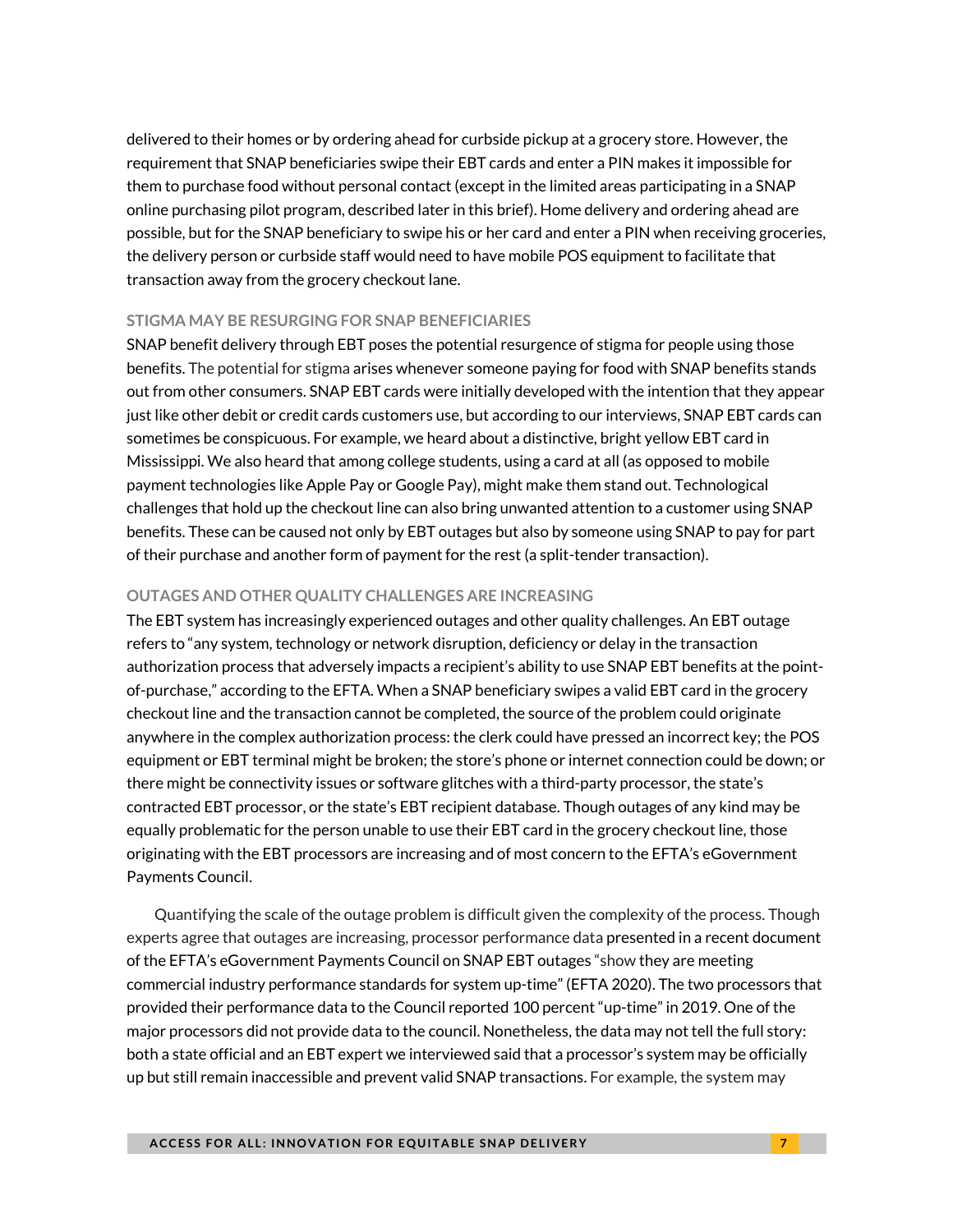merely be slow, preventing many transactions, without being completely down. EBT experts, state officials, and retailers said outages occur a few to several times a year and last anywhere from a few minutes to several hours. Outages might affect one state, several states, or all of the states served by a processor. Overall, the people we interviewed agreed that although outages occur infrequently, they occur too often.

Outages create challenges for both consumers and retailers. For consumers, an outage means they are unable to purchase food. It can also create stigma if their stalled transaction slows the checkout line. For retailers, outages force them to either take on risk that EBT sales will not be reimbursed by the government or temporarily lose sales to customers using EBT cards. As discussed, retailers can call the EBT service line during an EBT outage to request authorization of the transaction and use a paper voucher to complete the sale, settling the transaction later with the state. However, some retailers may be unable to get through to the EBT service line because of high call volume and decide to use a voucher for the transaction anyway, assuming the government will repay them. If the consumer turns out to have an insufficient SNAP balance, the retailer risks losing money on the transaction (Stegman et al. 2003). Alternatively, if retailers do not have vouchers or are unable to obtain phone authorization for vouchers, they may lose sales during the outage.

Outages are especially problematic both for large retailers (because of the large number of SNAP recipients affected) and for any retailers whose customers are mostly SNAP recipients. One person we interviewed cited a rural area of their state where a single supermarket serves the community and as much as 60 percent of transactions there are paid by SNAP. If the EBT system goes down, the store loses the majority of its business, and the majority of customers cannot access food. Another person we interviewed discussed a similar scenario in an urban community.

Other quality challenges, in addition to outages, are increasing according to our interviews. For example, one of the major EBT processors reportedly has not always incorporated daily updates to the list of authorized SNAP retailers. This means shoppers at a newly approved store may be unable to make SNAP purchases, while retailers that have lost their authorization (e.g., for fraud) are still able to accept SNAP benefits. Further, a state official said in the past, processors had a bank-oriented culture that focused on customer service and keeping customers happy, but service levels are now "not what they used to be."

# **LACK OF COMPETITION AND LOW COST PER CASE CONTRIBUTE TO OUTAGES AND OTHER QUALITY CHALLENGES**

According to our interviews, a lack of competition among EBT processors and the low cost per case that states pay processors are at least partly to blame for the increasing outages and other quality challenges.

The number of EBT processors has always been small, though the specific companies in the market have changed as some enter or exit and others reorganize. Each state contracts with one EBT processor to handle all SNAP transactions in the state. Currently, only two EBT processors, Conduent and FIS, hold nearly all of these contracts. A third processor, Solutran, has a contract only with Montana, and a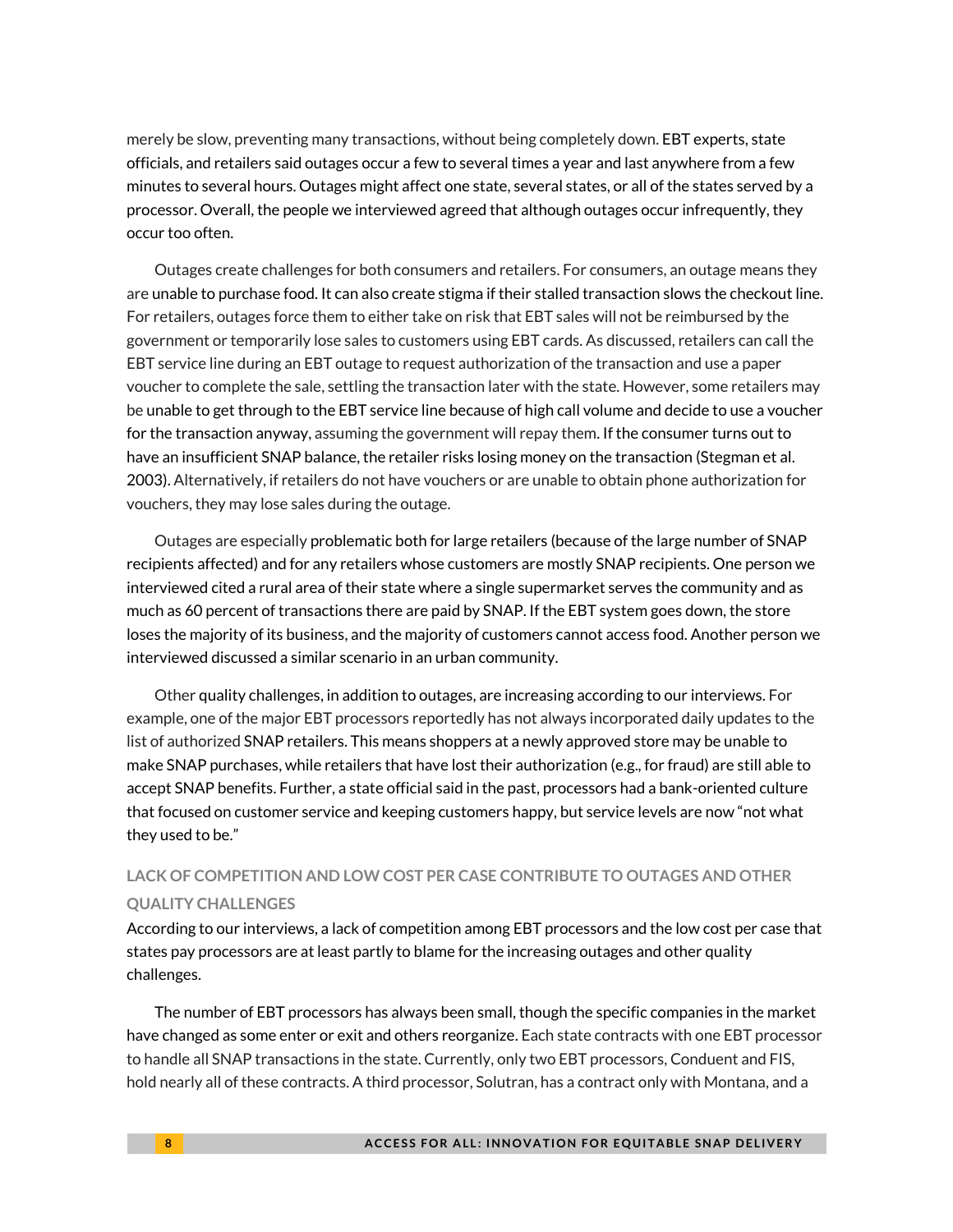fourth processor, Inmar, will be starting its first contract this year, in Louisiana. The finite demand for EBT processors and high startup costs limit incentives for additional companies to enter the market. As one respondent said, "The market is the 50 states."

Though limited competition would theoretically increase prices, prices have actually fallen. A representative of one EBT processor told us states paid them \$4.50 per case per month in the early 1990s compared with about \$0.30 to \$0.40 now. A key explanation is that most states award contracts based on the lowest-cost proposal rather than best overall value (EFTA 2020). These state procurement rules drive prices down and make it very difficult for competitors to beat out a very low bidder. Experts, state officials, and processors we interviewed argued that if state procurement rules allowed greater freedom to select the best technology, even at a higher price, it could improve the quality of service and innovation in SNAP benefit delivery. In the past, EBT processors were sometimes able to offer extra services to states, but now with prices so low, processors are less able to modify state systems or develop new technology. Because contracts last several years (averaging 7 years and ranging from 3 to 10 years) and because state SNAP agencies have difficulty obtaining legislative approval for additional funding, states typically wait until the next contract cycle to get new features even though they currently exist elsewhere.

A couple of other aspects of the procurement process, in addition to the emphasis on the low costs, contribute to a lack of competition among SNAP EBT processors. First, each state currently develops its own unique request for proposals (RFP), requiring EBT processors to develop customized bids and negotiate customized contracts with each state. This state-by-state RFP process is time consuming for both the states and the processors and contributes to high fixed costs that make it difficult for new vendors to enter the market. To address this challenge, one processor suggested that FNS consider developing a nationwide standard RFP format to speed up the procurement process. A state official suggested that FNS administer a centralized process to approve vendors; states could then choose among the approved vendors without doing their own RFP processes. Second, the current state procurement processes often give preference to bidders with SNAP EBT experience, further impeding the entry of new competitors. However, if RFP selection criteria were written to equally consider both SNAP expertise and experience processing similar financial transactions (or something similar in size or scope), they could allow new competitors to viably bid.

#### **CARD REPLACEMENT CAN BE DIFFICULT**

A final challenge with the current EBT cards is that they wear out or get lost, requiring SNAP participants to obtain new ones. This requires either an in-person visit to a social service office or a week or more of waiting for a new card to arrive by mail. This can present challenges for those consumers who cannot take leave from work, are without reliable transportation, or lack sufficient cell phone minutes to wait for a customer service representative. Frequent requests for new cards can also lead to a consumer being investigated for fraud.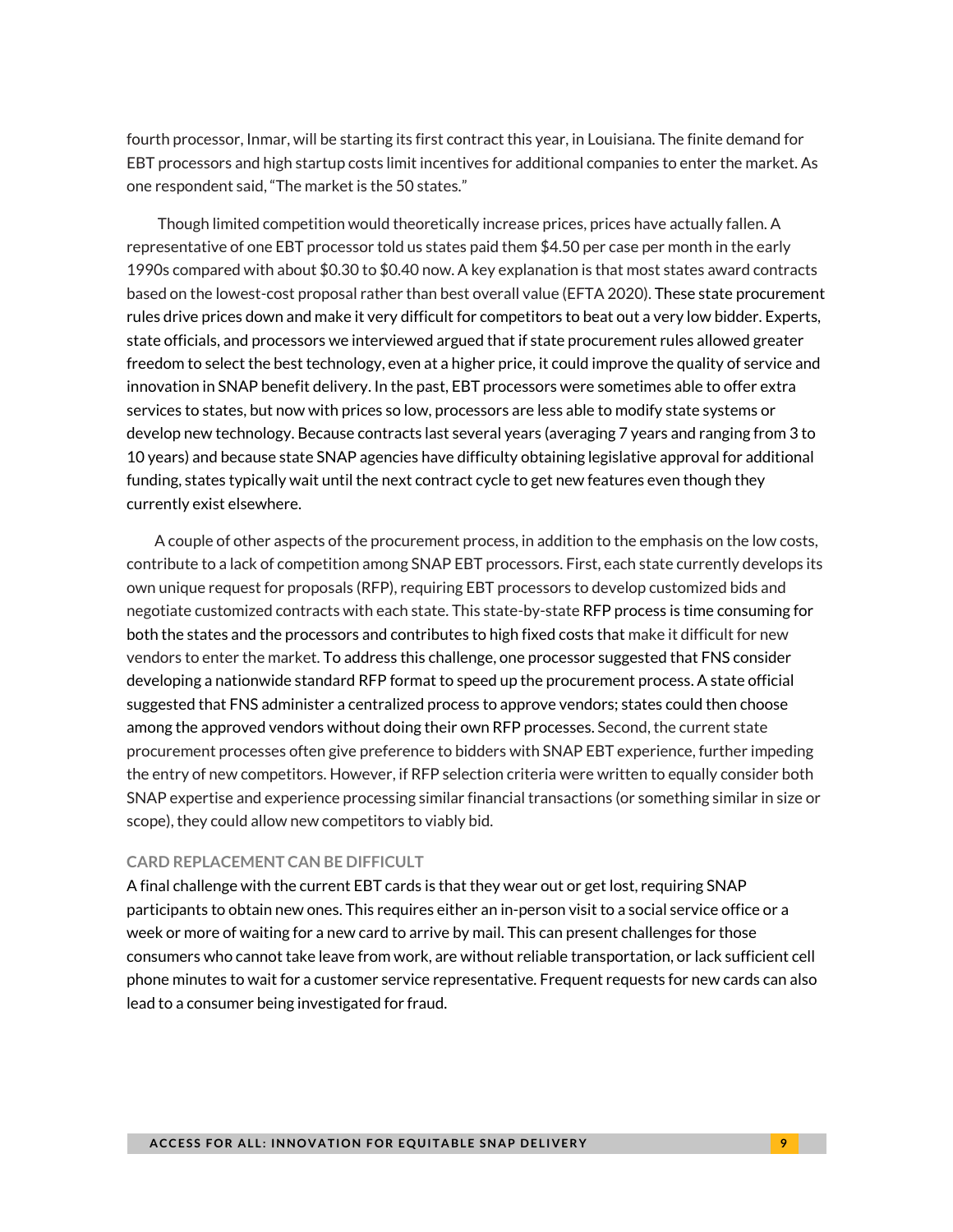# Features of Equitable and Inclusive SNAP Benefit **Delivery**

Our interviews found that the current EBT system upheld principles of equity and inclusion well before the COVID-19 pandemic, and they are important principles for SNAP benefit delivery technology to maintain. The EBT system facilitates equity and inclusion by being widely accessible to SNAP consumers and retailers, which allows consumers choices about where to purchase their groceries. As mentioned, the overarching equity principle for SNAP is that beneficiaries have access to the same customer experience as consumers using other forms of payment, and the overarching inclusion principle is that all beneficiaries can access food without stigma regardless of where they live. To ensure consistency with these principles, SNAP benefit delivery systems should (1) minimize stigma, (2) maximize participation of diverse retailers and payment methods, (3) avoid increased costs, and (4) meet the diverse needs of beneficiaries by both following technological advances in the commercial sector and maintaining existing technology. Policymakers and regulators should develop guidelines for adopting new technologies consistent with these principles of equity and inclusion.

- 1. **Minimize stigma.** For SNAP beneficiaries to have the same experience as other consumers accessing food, the experience of using SNAP benefits should not bring them embarrassment or shame. Other shoppers should not be aware that someone is using SNAP benefits. The use of SNAP EBT cards helped reduce stigma in the grocery checkout line at a time when many customers were paying for groceries with debit and card cards. As new forms of payment and POS technologies emerge and become more common, SNAP benefit delivery technology should evolve similarly.
- 2. **Maximize participation of diverse retailers and payment methods**. For SNAP participants to access food from the same retailers as others and regardless of where they live, their SNAP benefits need to be widely accepted by retailers. Any costs or equipment requirements that limit retailers' acceptance of SNAP will in turn reduce food access for SNAP participants. To maximize participation among diverse retailers, SNAP benefit delivery technology should be cost neutral for retailers, and the program should help retailers upgrade technology as needed to accept multiple forms of SNAP payment.
	- <sup>◼</sup> **Maintain cost neutrality for retailers.** Several of our interview respondents emphasized that food retailers' profit margins are so small (1 to 1.5 percent) that introducing any new retailer fees or increasing costs could lead some retailers to stop accepting SNAP. New costs could include a revised fee structure for SNAP transactions or the acquisition of new equipment to accommodate new payment methods. The costs associated with new equipment include not only purchasing hardware but also the hidden costs of selecting and maintaining a system and training staff.
	- <sup>◼</sup> **Facilitate technology upgrades.** If new SNAP benefit delivery methods require stores to use different equipment, retailers will need help upgrading their systems efficiently and effectively. A seamless transition with no downtime would be necessary to ensure SNAP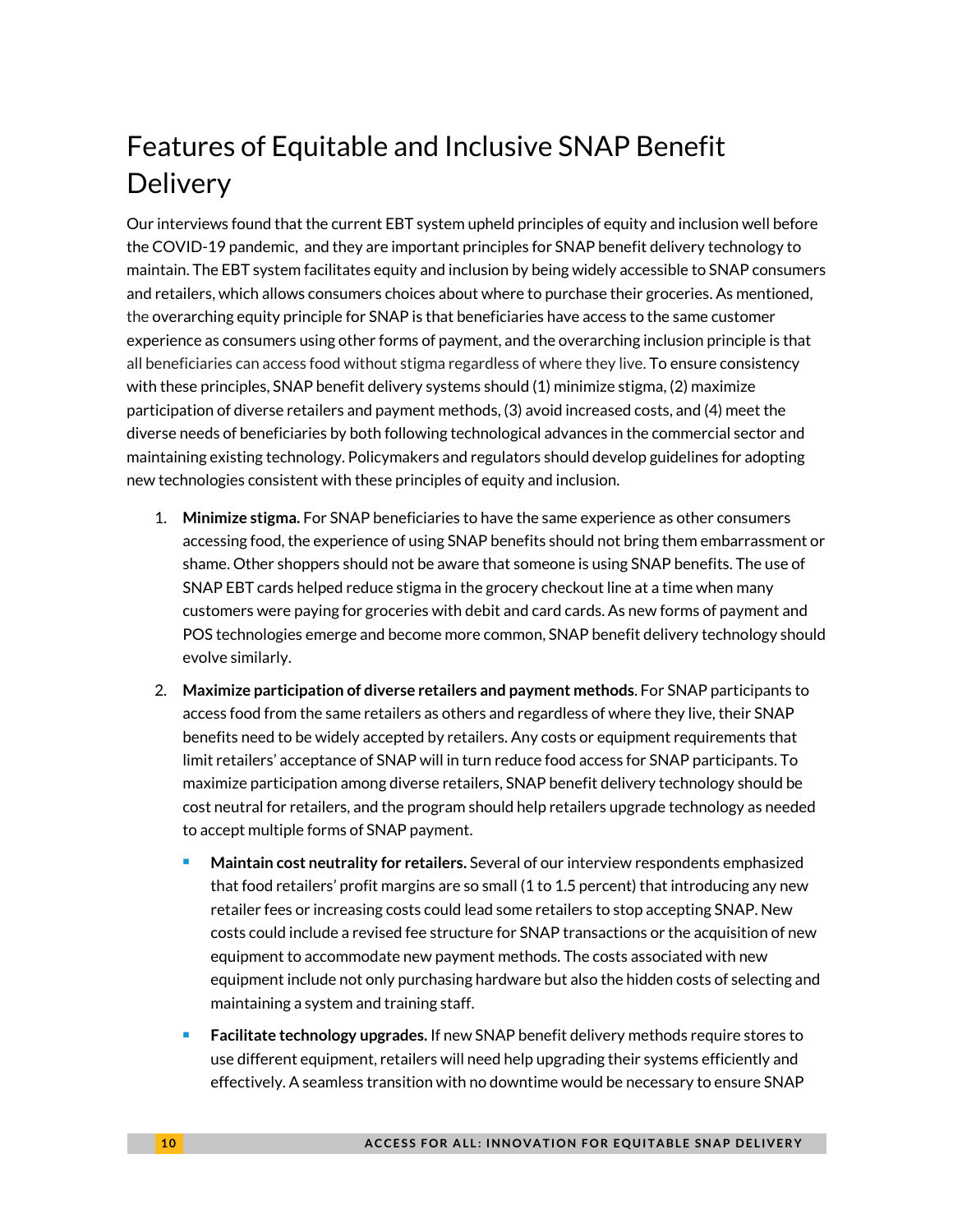participants can access food. Our interview respondents noted that assistance upgrading technology would be especially important for small businesses in rural areas and small inner-city neighborhood stores that disproportionately serve communities of color. A test of new SNAP delivery methods, one respondent noted, is "Can the corner store in New York City keep up with the technology?"

- 3. **Avoid increased costs not only for retailers but also for consumers**. Any new SNAP benefit delivery technology should be cost neutral for consumers as well. Increased costs, such as fees associated with SNAP transactions, would diminish access and run counter to principles of equity and inclusion.
- 4. **Balance existing and new technology needs.** The principles of equity and inclusion require a balance between (a) following changes in the commercial sector such that people can shop without stigma and (b) maintaining access through existing technology so that no one loses access to food. This may mean allowing a tech-savvy college student to make SNAP purchases on her mobile phone while also ensuring that someone who has no mobile device can continue to swipe an EBT card. One respondent noted that ensuring access to food requires that SNAP benefit delivery technology accommodates the "lowest common denominator." The SNAP program could also help consumers transition to using new technologies by adopting the most user-friendly methods. According to an expert we interviewed, "if it's not user-friendly or has a major learning curve, people just won't use it. They will stick to what they know."

# Future of SNAP Benefit Delivery

As new technologies rapidly emerge and the world changes, current SNAP benefit delivery methods are becoming outdated and the existing EBT system no longer delivers benefits as efficiently, effectively, equitably, and inclusively as it once did. The COVID-19 pandemic has accelerated the pace of change, heightened the value of technologies that allow purchases without physical contact, and highlighted social and economic inequities. As a guiding principle for responding to growing pressures to adopt new SNAP delivery technologies, the experts we interviewed said that the SNAP program should continue to follow in the technological footsteps of the private commercial sector without leading or falling too far behind. Following the commercial sector helps ensure retailers are already accepting the purchasing methods and technology used for SNAP; not falling too far behind helps ensure SNAP beneficiaries can use new technologies that retailers and other customers are using. Similarly, new technologies for SNAP benefit delivery should be adopted to the extent they promote the principles of equity and inclusion. In this section, we consider several potential technologies and other changes for SNAP benefit delivery and weigh them against the principles of equity and inclusion. We then discuss implementation issues that could arise regardless of any specific technology change.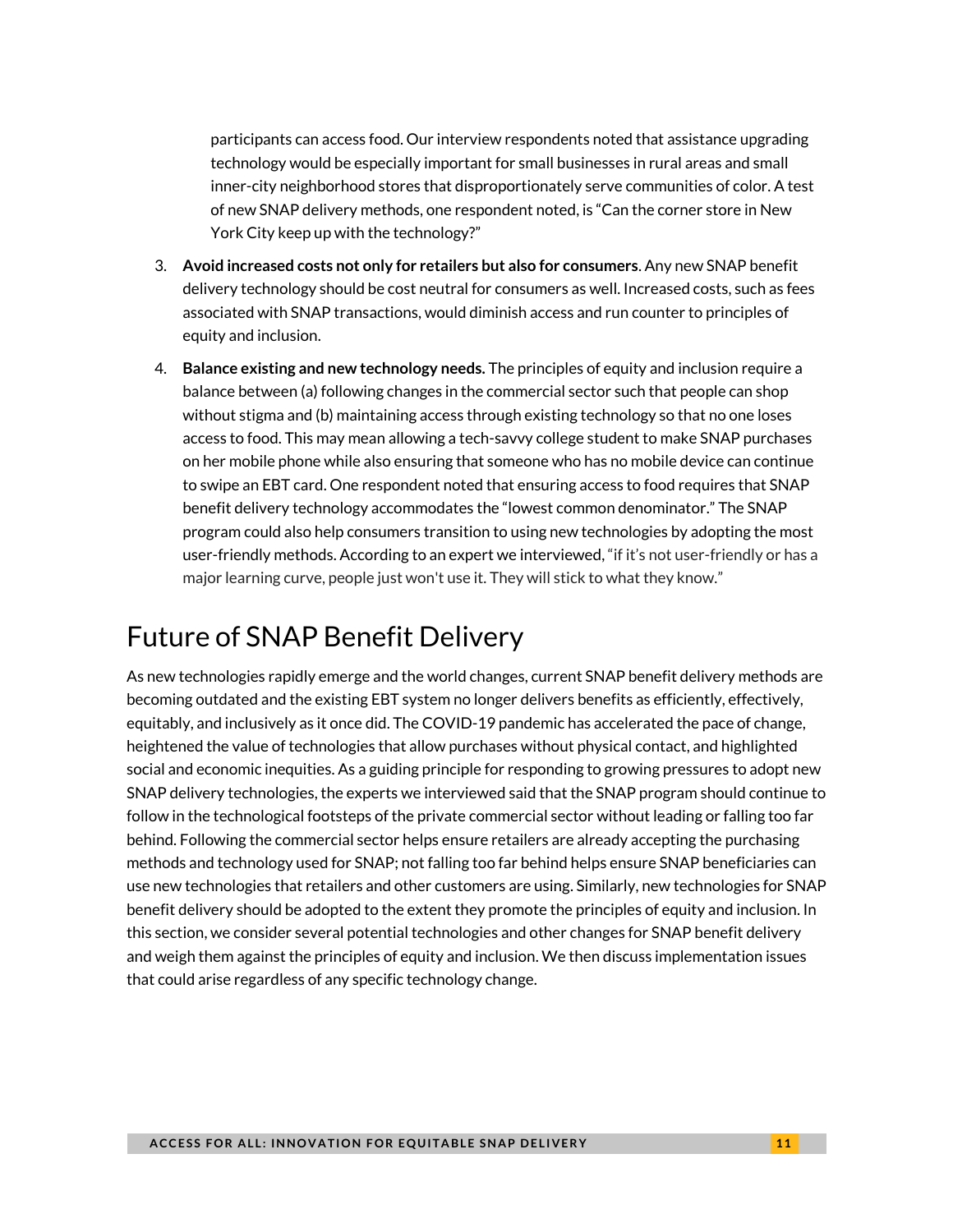## **Potential Future Technologies for SNAP Benefit Delivery**

For several generations, Americans have purchased food primarily at grocery stores, first with only cash, then also with checks, and later with credit and debit cards. But modern technology is rapidly changing not only how we pay for food at grocery stores but also whether we physically go to the store at all as well as how we receive and share information. Most Americans now have multiple options for where and how to purchase groceries. For SNAP participants to have the same options, potential technological changes to SNAP benefit delivery could include allowing online purchases, enabling mobile payments and other mobile applications, using chip cards, and delivering multiple benefits on a single card. Each of these potential technological changes creates opportunities and challenges and has implications for equitable and inclusive access to SNAP food purchases, including effects on stigma, retailer participation, cost, and consumer choice. Considering these potential changes in light of the principles of equity and inclusion can help federal and state policymakers make informed decisions about modernizing SNAP benefit delivery. Such decisions should also account for SNAP beneficiaries' needs and preferences regarding these and other potential ways that technology can enhance their experience.

*"As technology advances, it is important for SNAP to advance, too, so we can ensure the same shopping options are available for both non-SNAP and SNAP recipients" —USDA Secretary Sonny Perdue <sup>10</sup>*

### **ONLINE PURCHASES**

In April 2019, the USDA launched a two-year Online Purchasing Pilot in New York State that would enable SNAP participants to select and pay for groceries online for the first time.<sup>11</sup> The pilot, authorized in the 2014 Farm Bill, was intended to ensure that online transactions can be safe and secure before they are implemented nationwide. In early 2020, pilot implementation continued as planned in several other states. In light of the COVID-19 pandemic, the pilot was expedited, and several other states received approval from the USDA during April and May 2020 to join the pilot program. As of June 9, 2020, 37 states were participating in the SNAP online pilot, and 4 others were planning to join in the coming months.<sup>12</sup>

Seven retailers were selected in 2017 to participate in the initial pilot launch, including Amazon and Walmart as nationally authorized retailers.<sup>13</sup> To address the increased need for online purchases amid the pandemic, FNS offered that any retailer that is approved to accept SNAP can be approved to participate in the pilot provided that the state they operate in is part of the online purchasing pilot and the retailer meets online purchasing requirements.<sup>14</sup> As of June 9, 2020, the FNS website indicates that in addition to Amazon and Walmart, three other retailers (ShopRite, TheFreshGrocer, and Wright's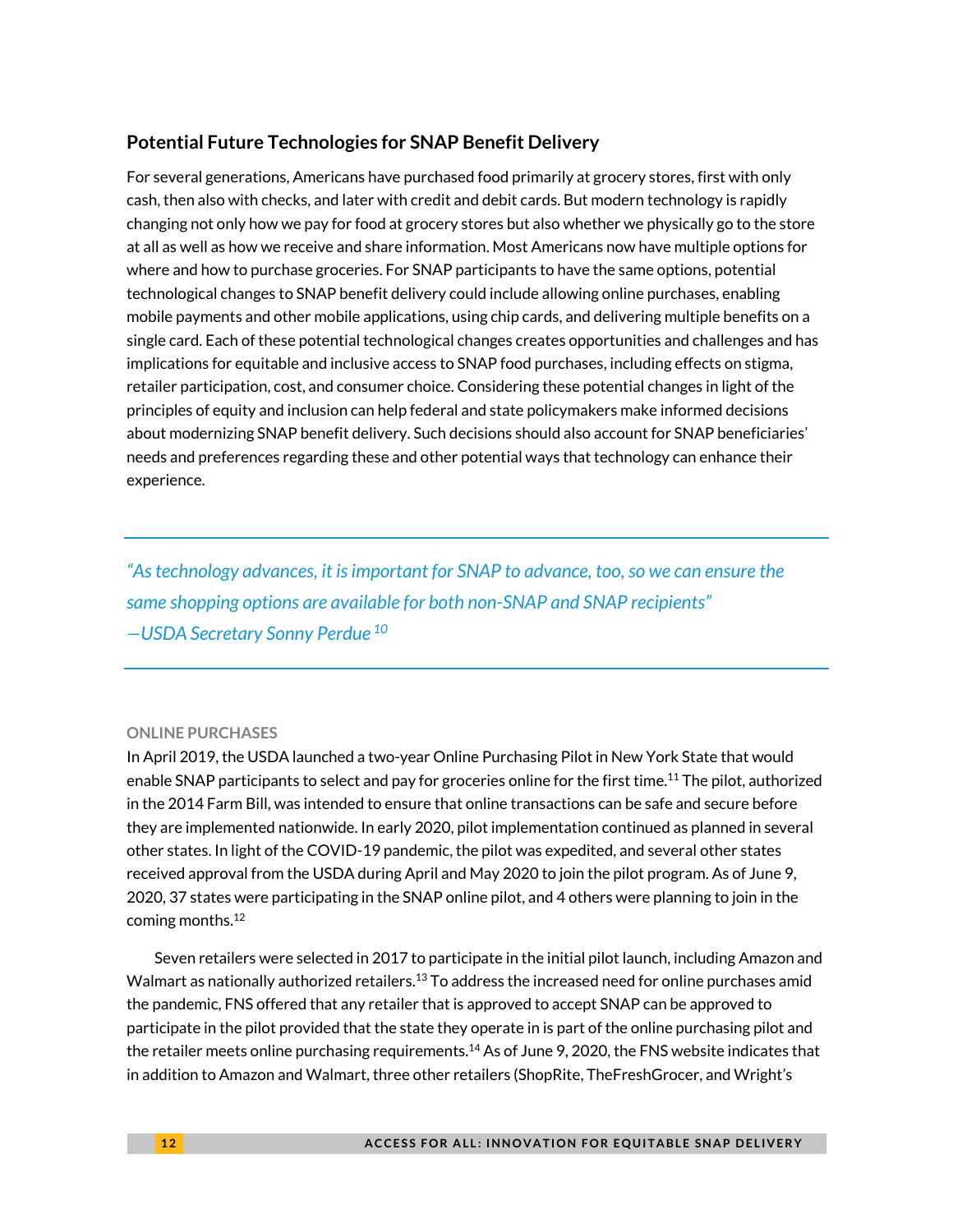Markets) are currently accepting online SNAP payments in selected states. <sup>15</sup> Online purchases can be for both home delivery (e.g., Amazon) and store pick-up (e.g., grocery store) provided no delivery or packing fees are charged to the SNAP participant. Outside of the pilot, some retailers allow SNAP customers to order online and swipe the EBT card to pay for the food at the time of pickup at the store.

This pilot marks a critical step in ensuring SNAP recipients continue to have the same shopping options as other consumers, because the Food Marketing Institute estimated (before the pandemic had spread to the US) that in five to seven years, up to 70 percent of US consumers will regularly purchase consumer packaged goods online.<sup>16</sup> In 2019, 9 percent of spending on all purchases in the US was from online transactions, and that share is expected to grow to 11 percent in 2023 (Worldpay 2020). A 2019 survey of SNAP recipients found that 51 percent of SNAP recipients were "completely likely" to buy groceries online if given the option.<sup>17</sup> In a statement about the SNAP online pilot program, USDA Secretary Sonny Perdue said that "as technology advances, it is important for SNAP to advance, too, so we can ensure the same shopping options are available for both non-SNAP and SNAP recipients." $^{18}$ 

Although the availability of online purchasing options promises to expand convenience, access, and choice for SNAP beneficiaries, not all SNAP beneficiaries can participate. Online purchasing could be particularly beneficial for the SNAP beneficiaries who live in food deserts (communities where lowincome residents must travel unusually long distances to the nearest store selling fresh produce or other healthy food). <sup>19</sup> Online shopping also offers greater accessibility for individuals with transportation limitations, a disability, or chronic illness or pain, including the 6 percent of total SNAP participants who are nonelderly adults receiving disability payments from the Social Security Administration.<sup>20</sup> However, a 2019 Yale University study found that over 60 percent of SNAPparticipating households in rural food deserts in the then-eight states in the SNAP online pilot were not addresses that any of the participating vendors would deliver to (Brandt et al. 2019). The coverage issue in rural areas is a particular challenge as a 2012 USDA report found that rural participants may travel over 14 miles to their most-used store, leading rural recipients to redeem only 53 percent of their SNAP benefits on average compared with 64 percent in cities (USDA 2012). Further, SNAP participants cannot use their benefits to pay for service or delivery charges, which could create a financial barrier to online access. This option may also be inaccessible to households without internet access, underscoring the importance of maintaining high-quality offline purchasing options.

The 2018 Farm Bill requires nationwide implementation of online acceptance of SNAP after the pilot program finishes in April 2021. The COVID-19 pandemic has underscored the need for online purchasing options, particularly for older SNAP users and those with health conditions. This has led some to state that the USDA "quickly needs to make [the online purchasing pilot] universal" and make grocery delivery free for SNAP-eligible individuals.<sup>21</sup> FNS will evaluate the SNAP online pilot to inform formal parameters for online SNAP purchases outside of the pilot. <sup>22</sup> After the pilot phase, the USDA anticipates all eligible and interested retailers will be able to participate. $^{23}$ 

#### **MOBILE PAYMENTS AND OTHER MOBILE TECHNOLOGY**

The people we interviewed widely agreed that mobile payments are "the future." As the commercial sector increasingly uses mobile payments, the question remains how SNAP can best follow this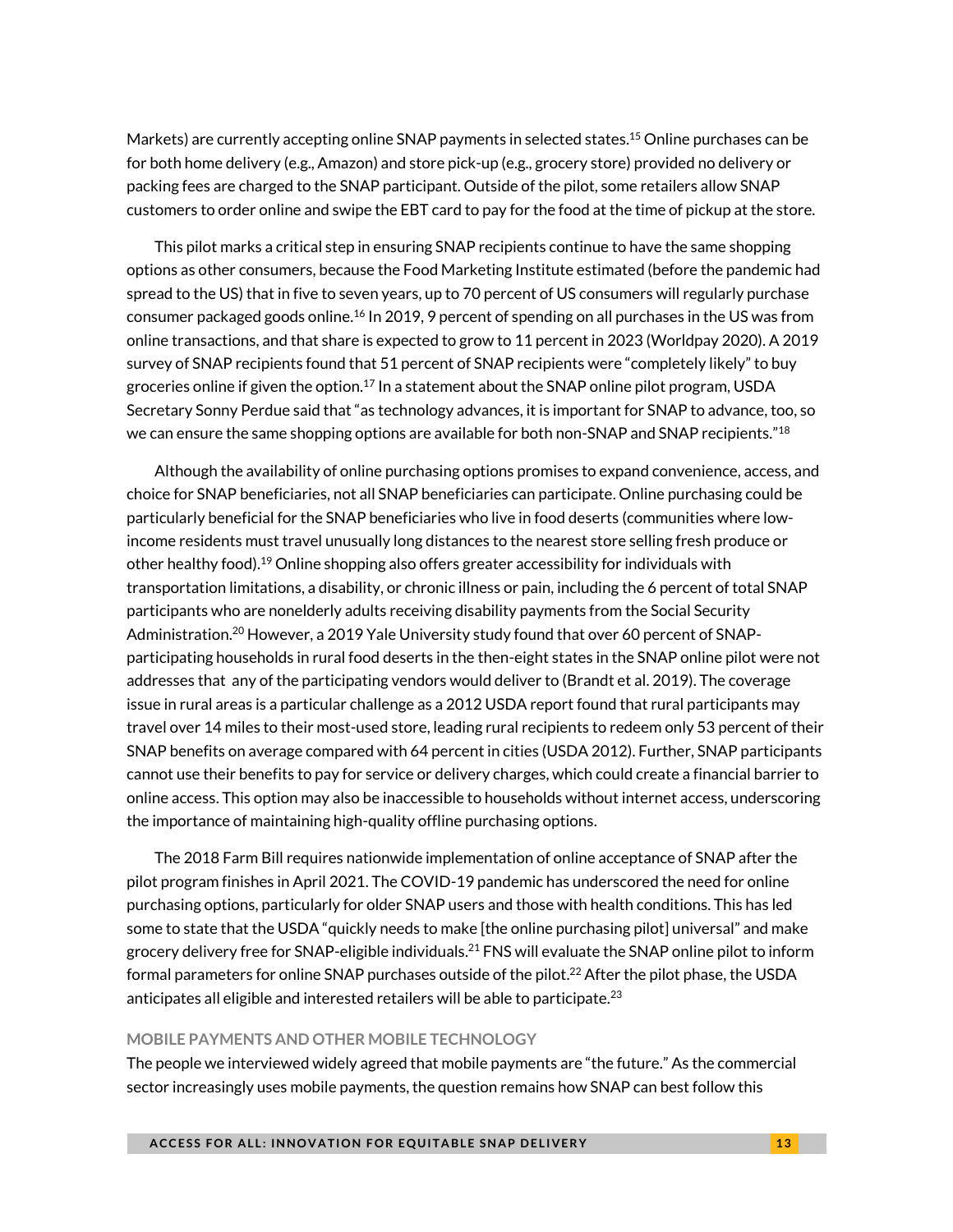commercial lead. According to our interviews, the EFTA has been actively looking into how to overcome any barriers preventing EBT from accommodating mobile payments.

To promote equity and inclusion, it is important to consider *expanding* SNAP benefit delivery to accommodate mobile payments rather than *replacing* EBT cards with a mobile-only system. Some customers may prefer making mobile payments, but not every SNAP partcipant has a smartphone or is comfortable using it. A 2019 survey by the Pew Research Center found that over 80 percent of Americans owned smartphones, though the rate was somewhat lower (71 percent) both among people with annual incomes below \$30,000 and among people living in rural areas. $^{24}$  According to multiple experts, cell phones are the only technology or internet access that some SNAP participants have, but rates vary across populations. People experiencing homelessness and people returning from incarceration are less likely to have phones, and older people may be less comfortable using apps even if they have a smartphone. However, one respondent in California noted that seniors there are comfortable with apps. Rural areas don't always have reliable cellular network access, which could affect participants' ability to check their SNAP balances using an app. Current EBT infrastructure would need to continue to be an option for those who need it. The principle of equity and inclusion requires that the "lowest common denominator will always dictate access" to SNAP benefit redemption, so EBT cards would need to remain functional until all beneficiaries and retailers have adopted a new technology.

Three distinct mobile technologies are relevant for the future of SNAP benefit delivery: mobile wallets, mobile POS systems, and mobile apps.

**Mobile wallets** are apps that store card or account information on smartphones to allow contactless payment. Examples of mobile wallets include Apple Pay, Google Pay, Samsung Pay, and Android Pay. They are more secure than directly swiping magnetic stripe cards because they require a fingerprint scan or PIN to begin the payment transaction. They use near field communication (NFC) to share encrypted data with an NFC "contactless payment" reader that processes the payment. Many POS systems that accept chip cards can also accept the NFC from the mobile wallets. NFC payment doesn't require Wi-Fi access for the user and works as long as the NFC payment reader has access to the payment system. Mobile wallet payments accounted for 6 percent of POS spending in the US in 2019 and are predicted to grow to 7 percent by 2022 (Worldpay 2020; Olsen et al. 2019). Credit cards are expected to remain the most common payment method for POS purchases in the US, growing from 39 percent of spending in 2019 to 44 percent in 2022. For online purchases, mobile wallets are expected to surpass credit cards as the most common payment method, with credit card use falling from 33 percent of online spending in 2019 to 27 percent in 2022, while mobile wallet use grows from 24 percent to 33 percent of online spending over the same period.

Mobile wallets offer several improvements to SNAP benefit delivery that adhere to the principles of equity and inclusion. Allowing SNAP EBT cards to be stored in mobile wallets could make it easier for household members to use their SNAP benefits. Currently, some states issue only one card per household, so two household shoppers need to coordinate possession of the card. Among populations where mobile wallets are already prevalent, such as college students, allowing the use of mobile wallets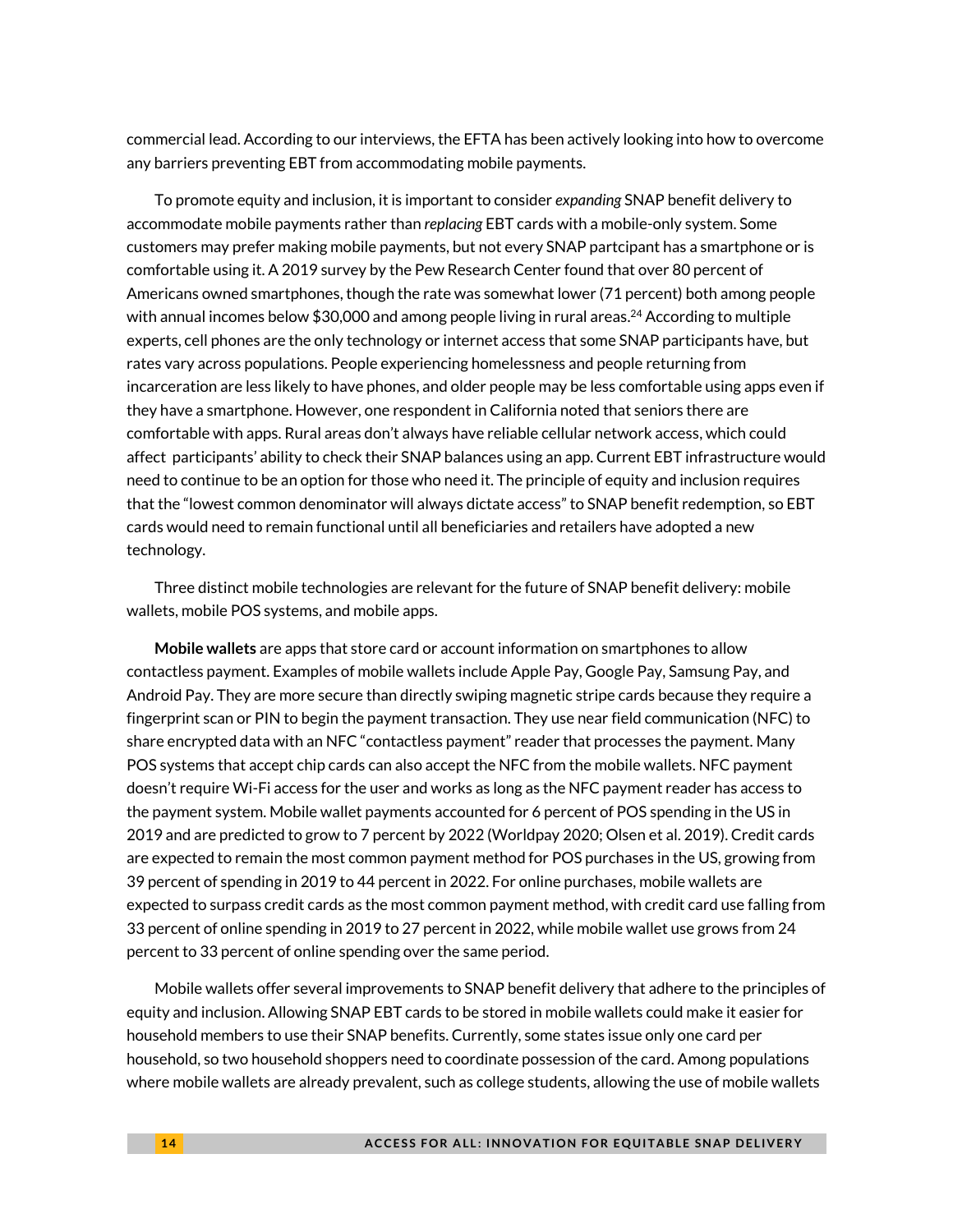can reduce the stigma of using SNAP benefits. As the use of mobile wallets becomes more prevalent, the stigma of using a SNAP EBT card could grow. Mobile wallets also preserve a balance between old and new technology: SNAP participants could still receive a physical EBT card and could choose to swipe the card as they do now or upload it to their mobile wallet and leave the card in a safe place at home. Not all retailers accept mobile payments, but allowing the option of using either a physical card or mobile payment would maximize retailers' participation without imposing new costs on those who do not upgrade to new technology.

**Mobile POS systems***,* such as Square, are wireless, handheld devices that accept magnetic stripe credit and debit card payments without being physically connected to the internet or a phone line. These are typically used by farmers markets, street vendors, and food trucks to accept credit card payments. Expanding mobile POS system capabilities for SNAP purchases could expand participation of small, nontraditional food retailers; expand access for SNAP participants; and avoid the stigma of their being refused access to these merchants. Like mobile wallets, mobile POS systems do not eliminate the current cards or equipment; rather, they increase the options for how consumers use SNAP to purchase food. For example, accommodating EBT transactions on mobile POS systems could expand SNAP participation among farm stands, food trucks, and small businesses who use this technology. For mobile POS machines, backup systems would be needed in case cell towers go down. Standard magnetic stripe POS systems have a similar limitation: if phone lines are down (e.g., during hurricanes or other natural disasters), the magnetic stripe technology doesn't work.

**Mobile apps** already exist for SNAP beneficiaries to check their monthly balance, submit forms, and perform some other functions, but none yet facilitate payment for food purchases. Future mobile apps could allow for SNAP benefit redemption, using technology similar to the mobile wallet, and provide access to other services and features.

Currently, FreshEBT, a product of Propel, is the most ubiquitous mobile app and is available free to SNAP participants in every state and territory. The core function of FreshEBT is to allow people to check their SNAP account balance, but the app also offers a budgeting tool as well as job announcements, coupons, and advertisements of money-saving offers. Most experts and consumer advocates we interviewed reported that people like these apps, although one noted that it can be cumbersome to remember to check the app on a mobile phone. The two existing processors and two new entrants to the SNAP EBT processing market, Solutran and Inmar, also have their own apps for obtaining SNAP balances and other information.

A potential new technology would be a single app that not only provides balances and other information but also facilitates payment for food purchases. One respondent envisioned an app where participants could get information on benefits (e.g., how to apply for SNAP), identify which food items were allowable under SNAP rules (perhaps even by scanning items as they walk through the store), check their SNAP benefit balance, and scan at the register to pay. This technology could also identify coupons available for the items being purchased, allowing shoppers to make the most of their SNAP dollars. Apps that are available at no cost to consumers or retailers could help people access SNAP more easily, though increased data or roaming charges to access mobile apps could be a problem for some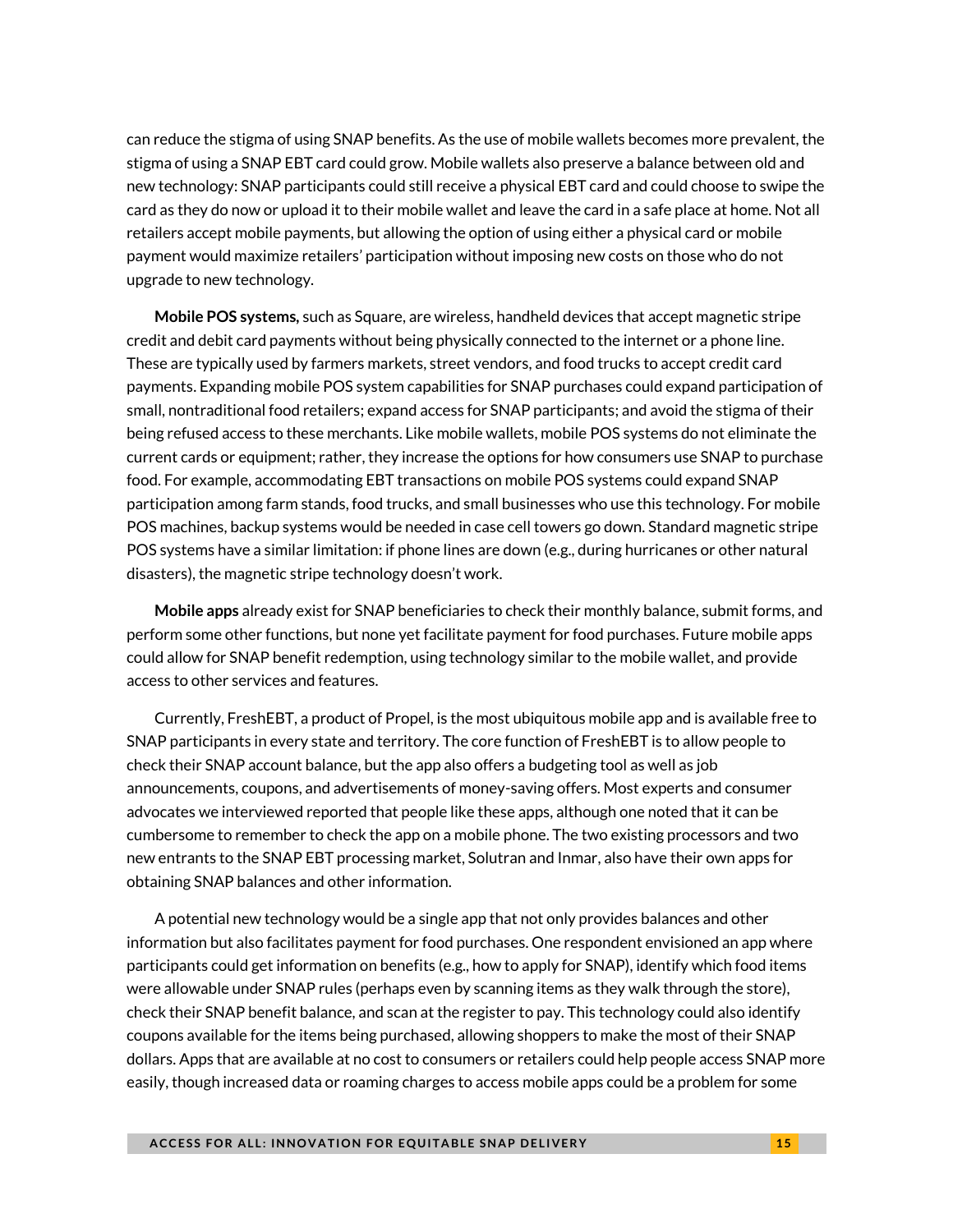users. More research into customer's needs and preferences could validate the use case of a single app and uncover other potential ways that technology can enhance the experience of SNAP customers and retailers.

#### **EMV CHIP CARDS**

EMV<sup>25</sup> chip cards, or cards equipped with computer chips that are "dipped" rather than swiped at the register, are considered by some to be the next technological step following magnetic stripe cards. In the context of SNAP, however, they are not seen as an improvement over magnetic stripe EBT cards. Though EMV cards are harder to clone and less susceptible to fraud than magnetic stripe cards, the required use of a PIN with EBT cards already prevents cloning and has kept SNAP fraud rates very low. EMV cards are also considerably more expensive than magnetic stripe cards. The cost to replace EMV cards is measured in dollars (\$1 to \$3 depending on functionality), while magnetic stripe costs are measured in cents (as little as 10 cents).<sup>26</sup> In addition to higher costs to states for issuing new cards, retailers incur transaction fees with EMV cards that they currently do not incur with magnetic stripe EBT cards. Regarding the equity and inclusion principles, EMV cards have the same minimal stigma as magnetic stripe cards but fail to meet the cost-neutrality principle. SNAP EBT experts and state SNAP administrators we interviewed agreed that switching to EMV cards does not provide enough added benefit to justify the increased cost. One expert noted that switching to EMV would be like "killing a fly with a sledgehammer."

#### **MULTIPLE BENEFITS ON A SINGLE CARD**

Another idea for future EBT technology is to combine several benefits from several agencies onto a single card instead of maintaining a separate card for each. Typically, the only other benefits combined with SNAP on EBT cards are cash benefits from the Temporary Assistance for Needy Families program, which is usually administered by the same state agency that administers SNAP. Adding other benefits to the SNAP EBT card, such as Social Security benefits or even a local transportation benefit, could streamline payments for people who receive benefits from several programs, but this would require intensive interagency coordination, which poses substantial challenges.

This particular change would not affect stigma because it would maintain the magnetic stripe card. However, using a single card may make things easier for consumers who receive multiple benefits. They would have fewer cards to keep track of and could check out of stores faster because they would not need to swipe several cards. A card with multiple benefits would have cost similar to the existing EBT card.

One major challenge with this technology, though, is that benefits are not all managed by the same government agency. Coordination between agencies over a single card could be difficult to implement. Further, not all members of a household may have the same benefits. For example, SNAP applies to a household, but one member of the household may also receive Social Security benefits that apply only to them. Thus, if another member of the household were to use the card, they should have access to only the SNAP benefits. Such restrictions would be difficult to implement.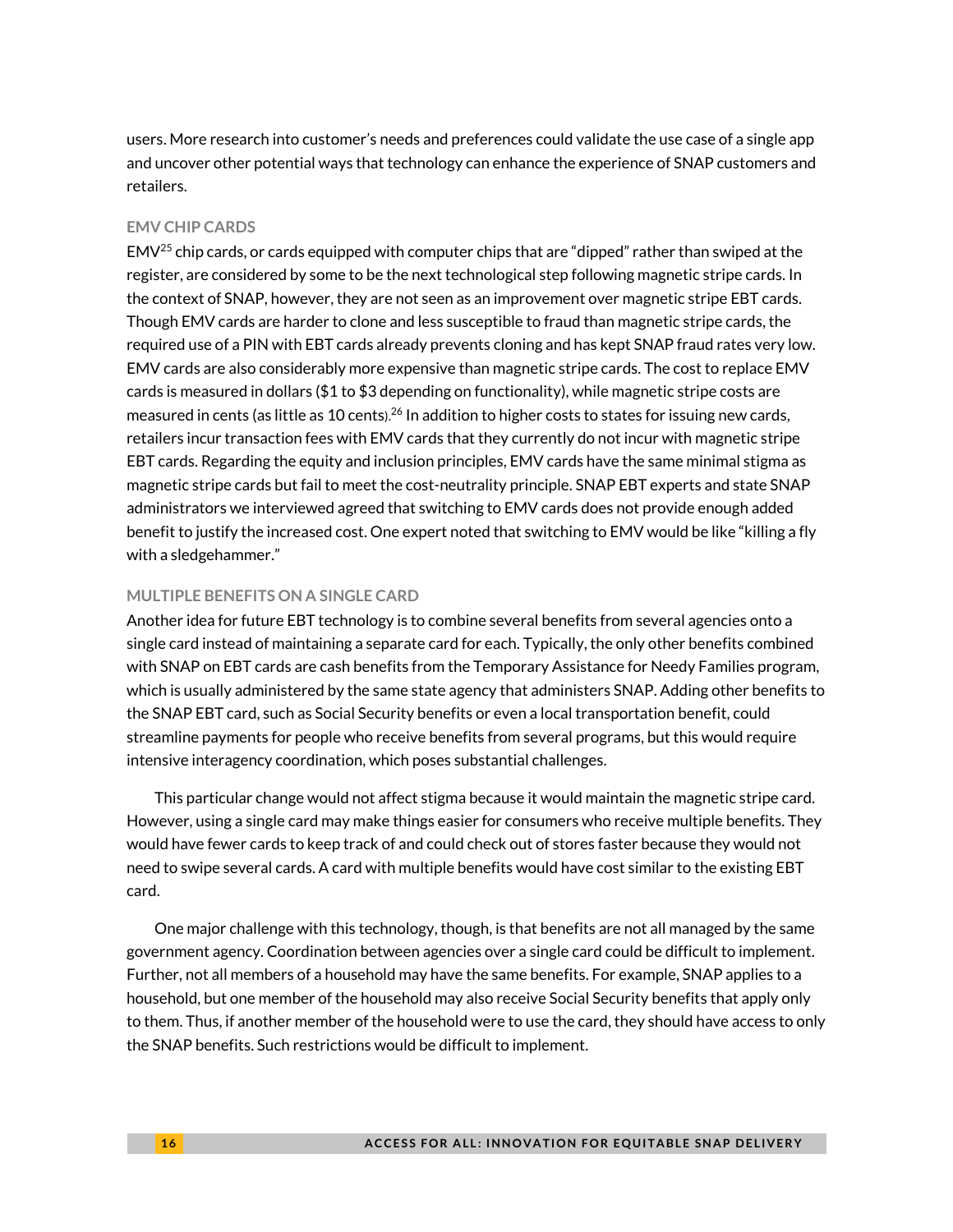Even incorporating another federal nutrition assistance program, the Special Supplemental Nutrition Program for Women, Infants, and Children (WIC), onto a single card is not straightforward. Though WIC is in the process of completing the transition from paper vouchers to EBT, most states use a separate EMV chip card for those benefits rather than the SNAP EBT card.<sup>27</sup> WIC differs from SNAP in that it is available only to pregnant, postpartum, and breastfeeding women, infants, and children up to age 5. Also in contrast to SNAP, WIC can be used to purchase a narrow selection of food items,<sup>28</sup> and the program encourages participants to meet with staff who provide nutrition counseling and referrals to health services. 29

Another solution for multiple cards would be to implement a mobile technology, as discussed above, that would allow all the cards to be loaded onto a mobile phone app or wallet. This would eliminate the issue of interagency coordination. Each agency could continue to manage their own separate cards that are kept separate but loaded onto the same device.

### **OTHER TECHNOLOGY IMPROVEMENTS**

Other suggestions for SNAP technology improvements arose in our interviews. For example, a state official wished for a technological solution to the challenge of enforcing existing restrictions on SNAP purchases.

Other respondents wished technology could encourage healthy food choices. Some SNAP participants can already access healthy food discounts, such as buy-one-get-one deals or other reduced prices on fresh foods, meaning that buying fresh fruits and vegetables provides a better value. Through the Gus Schumacher Nutrition Incentive competitive grant program, USDA has awarded \$85.6 million since 2015 to more than 100 nonprofit organizations and public agencies for programs incentivizing SNAP beneficiaries to purchase fresh produce.<sup>30</sup> Future technology could make implementing such incentive programs easier.

Several respondents also hoped technology improvements could facilitate greater use of SNAP at farmers' markets, which is a priority for FNS. Some farmers' markets are eligible to receive free equipment to process SNAP EBT transactions. Often farmers' markets have a centralized location where SNAP participants can swipe their EBT cards to receive tokens that they use at the individual farm stands, but this process can be time consuming and stigmatizing. The FNS website has information about a one-year grant opportunity for eligible farmers' markets to receive free technical assistance, equipment, and access to a SNAP mobile application that would allow them to accept SNAP EBT payments on their own smart devices.<sup>31</sup> The grant opportunity is provided through a cooperative agreement with the National Association of Farmers Market Nutrition Programs, in partnership with Novo Dia Group, Inc.

### **Implementation Considerations for Improved SNAP Benefits Delivery**

To ensure that SNAP consumers can continue to shop for food in the same ways as everyone else, SNAP benefit delivery will need to keep pace with the rest of the consumer market, but implementing changes in SNAP is likely to be a slow and complex process.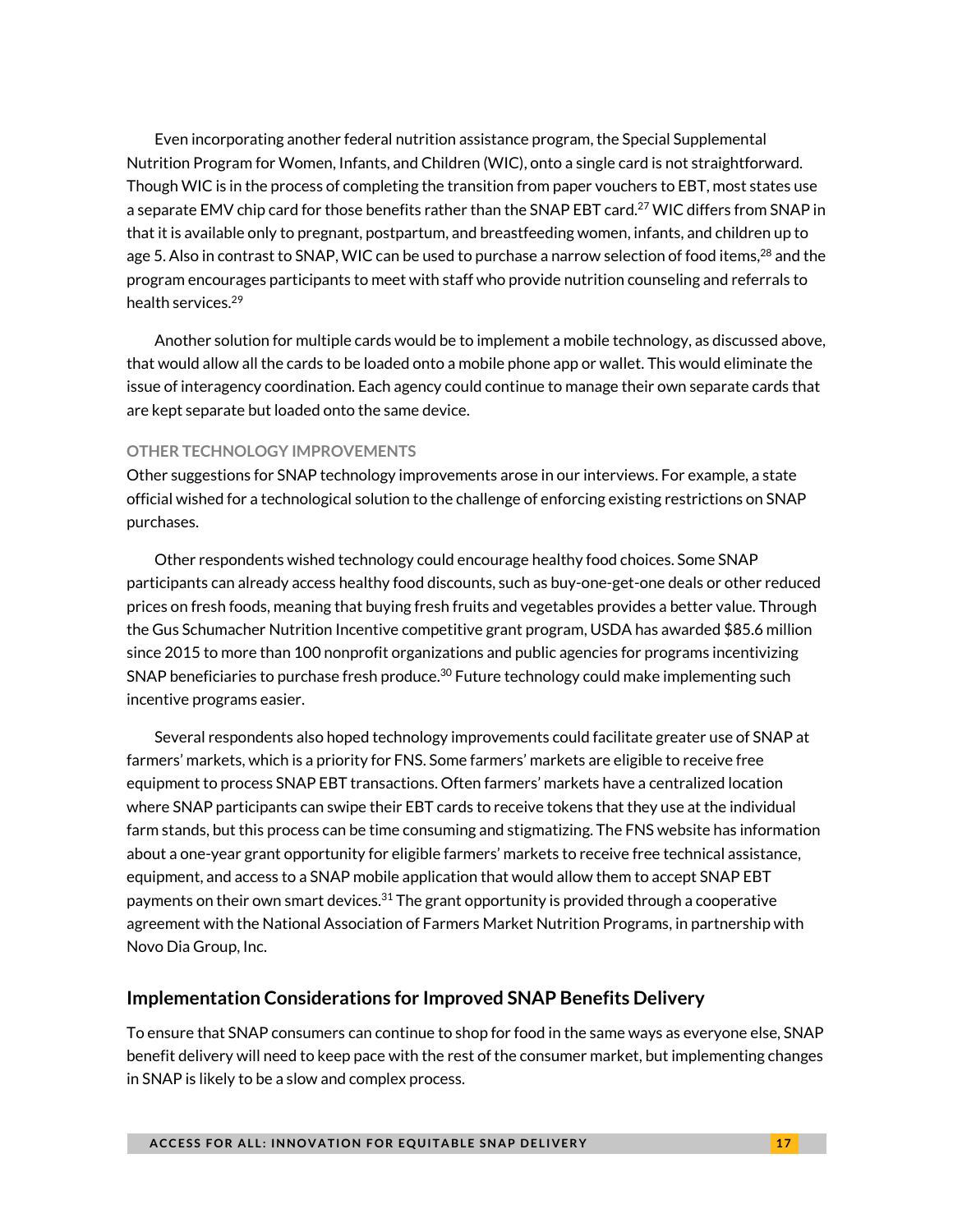As a successful public-private partnership, the program faces a challenge in that any changes to benefits delivery would need the support of many stakeholders, including Congress and FNS as well as states, processors, and retailers, and those changes should be made with input from SNAP participants. Experts who were involved in the development of EBT remember that "it took a lot of players to get EBT through," as could hold true for any changes toward future technologies.

Before fundamental changes can occur to the SNAP EBT system, Congress and/or FNS would need to approve the changes. Changes could be initiated either through pilot programs or through the regulatory process. Congress can use the Farm Bill to authorize an experiment as was done with EBT and is currently being done with online payments, but that bill is only reauthorized every four years, which may not be frequent enough to keep pace with changes in commercial payment processing. An evaluation of the pilot would inform decisions on how to move forward. Pilots are expensive, however, and require both authorization and funds from Congress. Alternatively, FNS can propose and launch changes to the regulations that govern SNAP and the technologies that service it. The regulatory process can take almost five years because changes require drafting new regulations, allowing a period for public comments, issuing the final rule, and then providing guidance on implementation. By the time the regulatory process is over, the new rules may already be out of date. This is a problem in many areas of technology that are regulated by the government.

New technologies such as apps for making SNAP purchases likely would also require data-sharing agreements among states and private entities, which (depending on a state's political will and procedures) can take anywhere from a few weeks to several years, according to our interviews.

Another challenge that comes with allowing SNAP benefits in mobile wallets or facilitating mobile SNAP payments is the timing of funds transfers. In the current EBT system, funds are issued to households by adding credit to the EBT account, but that money stays in the government account until a purchase is made. If the states were to switch to using a mobile wallet, some experts wondered if funds might be transferred to Apple or Google, for example, before the SNAP participant makes a purchase. With billions of dollars in annual SNAP transactions, this detail would have enormous financial implications, because whichever company receives the benefits dollars transfer has the potential to earn interest on the funds until they are redeemed by consumers.

Further, new technology could create opportunities and risks for data collection and use. New technology could offer SNAP participants an opportunity to have more information and control over their benefit balance and could offer opportunities for data-driven targeted outreach to help SNAP participants purchase healthy food and find the lowest prices. However, new technology could also facilitate new restrictions on food choices, undermining equity. The data generated by new technology also could newly infringe on the privacy of SNAP beneficiaries if it were misused.

Finally, to build trust and encourage adoption of new technologies, the SNAP program would need to be careful about how it introduces the new technology to the public . A consumer advocate we interviewed noted that given recent policy changes that reduce access to SNAP, it would be critical to explain and demonstrate that technology changes are designed to increase access.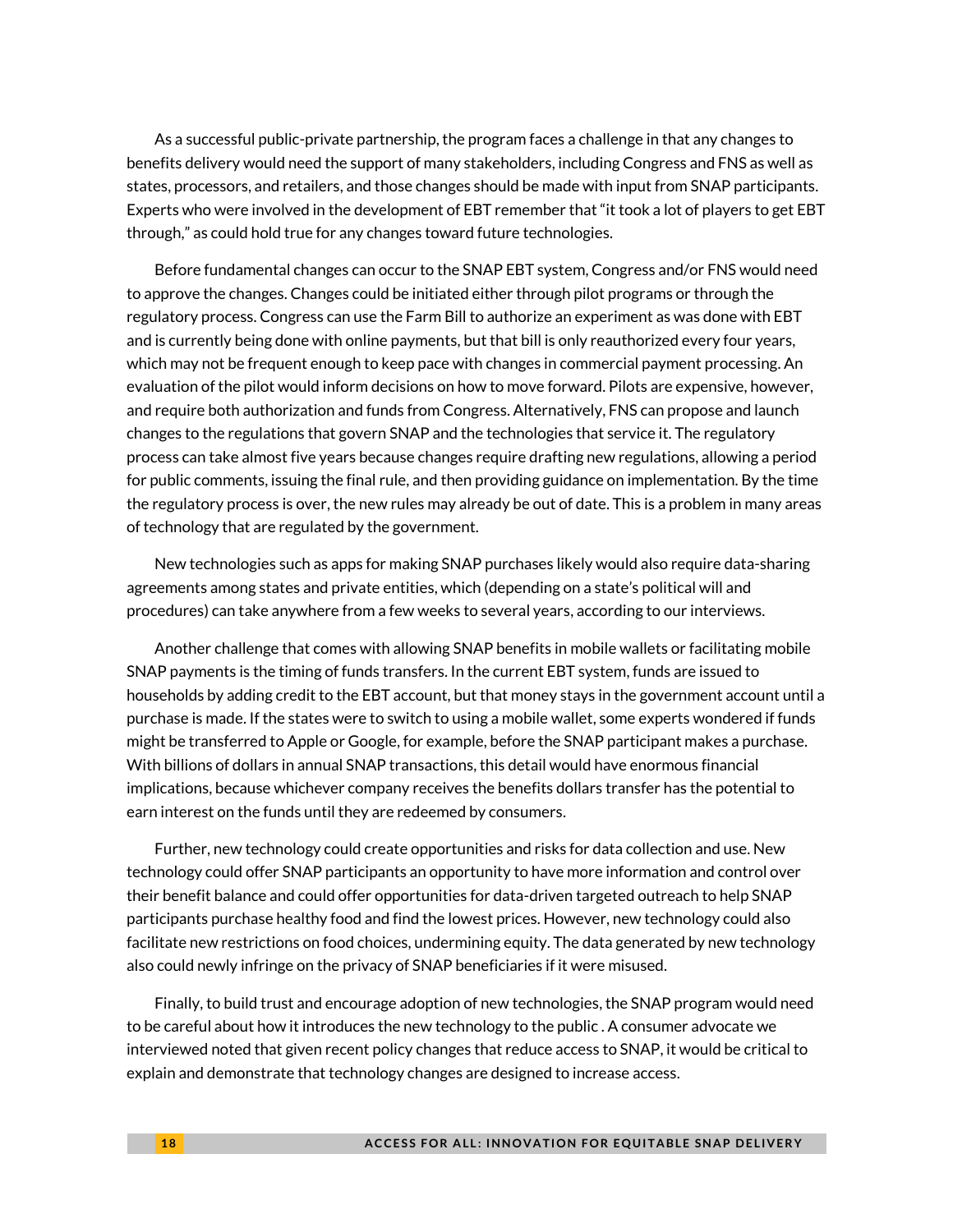# Conclusion

When the SNAP program modernized from paper food stamps to EBT cards, equity and inclusive access measurably improved. The program now is on the verge of moving to the next generation of modernization in a way that maintains or improves equitable and inclusive access. The COVID-19 pandemic has accelerated the need for change.

Through our interviews, we have found that the current EBT system generally has worked well for delivering SNAP benefits in a manner consistent with the commercial sector, but experts remarked that a lack of competition among EBT processors, driven by high costs of entry and very low profits, diminishes incentives for innovation or process improvements. As a result, system outages and slowdowns are increasing, and some states are experiencing reduced service quality from their EBT processor. At the same time, the commercial payments sector is experiencing technological innovations that threaten to render EBT cards outmoded. Interviews with SNAP EBT experts, state SNAP officials, EBT processors, retailers, and consumer advocates revealed a clear message that a one-size-fits-all approach to SNAP benefit delivery will no longer suffice. They strongly recommended offering SNAP participants more choices in how they access and use their benefits. For example, some SNAP participants will continue to prefer the current EBT card system, and others would appreciate the ability to upload their EBT card to a mobile wallet and to use SNAP for online food purchases.

For any new technology to be adopted, policymakers and regulators will need to develop guidelines that maintain equitable and inclusive access to SNAP benefits. Consistent with the overarching principle that SNAP beneficiaries should have access to the same customer experience as consumers using other forms of payment, we identify the following principles for promoting equity and inclusion:

- Minimize stigma for SNAP customers
- Maximize participation of diverse retailers by maintaining cost-neutrality for retailers and helping them upgrade their technology as needed, to accept multiple payment methods
- <sup>◼</sup> Avoid increased costs to SNAP customers
- Balance needs for both existing and new technologies

To achieve an equitable and inclusive modernization of SNAP benefit delivery, federal and state SNAP policymakers and regulators can (1) actively consider and evaluate new benefit delivery methods that increase choice for SNAP beneficiaries while maintaining the high level of access achieved through EBT; (2) be clear in their commitment to principles of equity and inclusion; (3) create the conditions that encourage and enable innovation among both existing EBT processors and new market entrants; (4) plan for pilots with willing, innovative retailers; and (5) engage a diverse group of SNAP beneficiaries in modernizing benefit delivery and designing new technology.

Though the focus of this study is modernizing SNAP benefit delivery through new technology, this goal needs to be considered in the larger context of SNAP, including perennial issues related to eligibility rules, application and recertification processes, and benefit amounts. A consumer advocate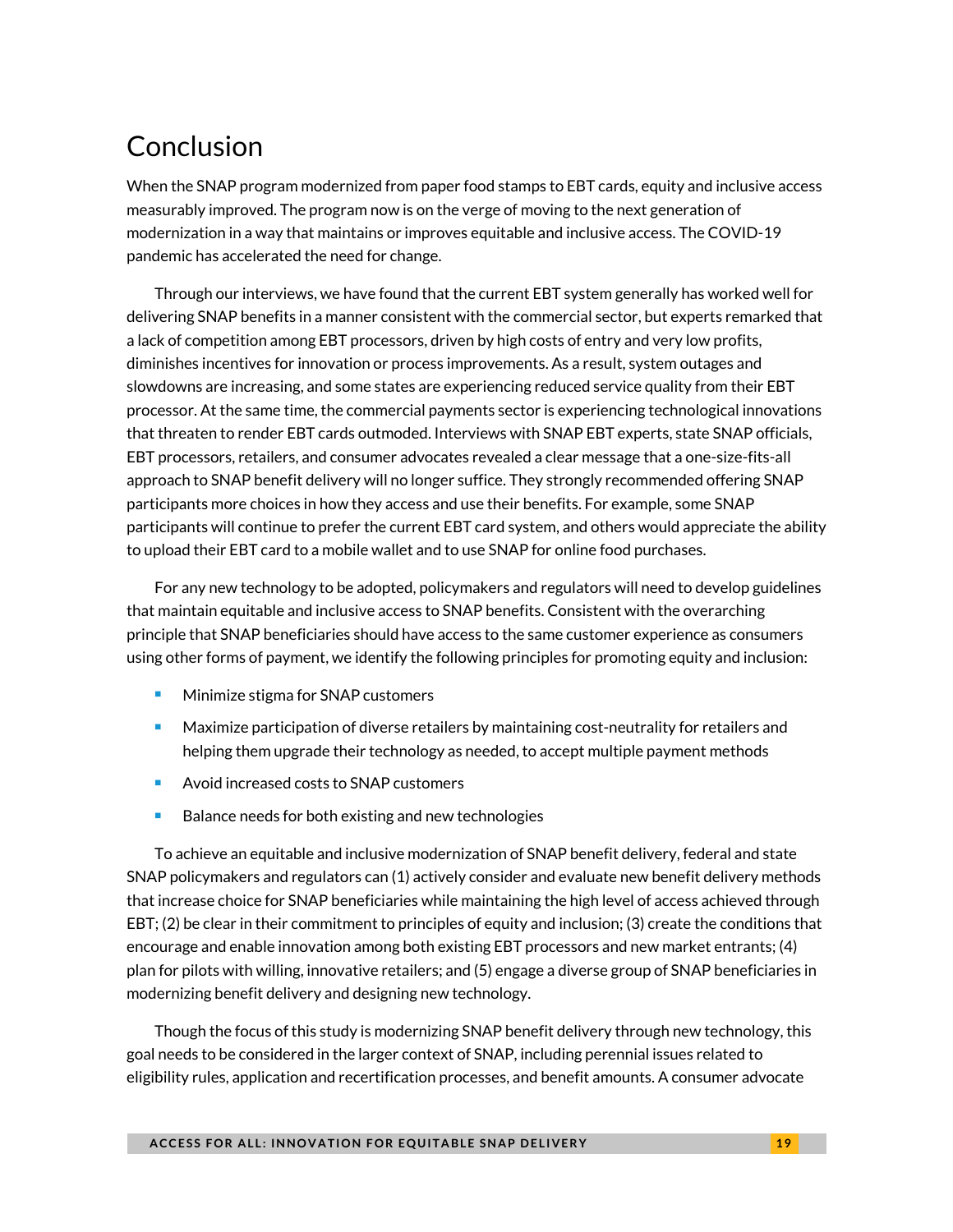we interviewed urged careful consideration of the trade-offs between prioritizing the SNAP program's limited funds for piloting new benefit delivery technology or piloting increased SNAP benefit amounts. A future representative survey of SNAP participants could help FNS weigh these fundamental tradeoffs and understand variation by age, life stage, geography, and other factors. Within the narrower focus of modernizing benefit-delivery technology, such a survey could fill a gap in understanding how people currently experience the EBT process and their interest in and current use of online or mobile purchases. It could also help illuminate other ideas or nuances about needs and future technologies to promote equitable and inclusive access to SNAP benefits.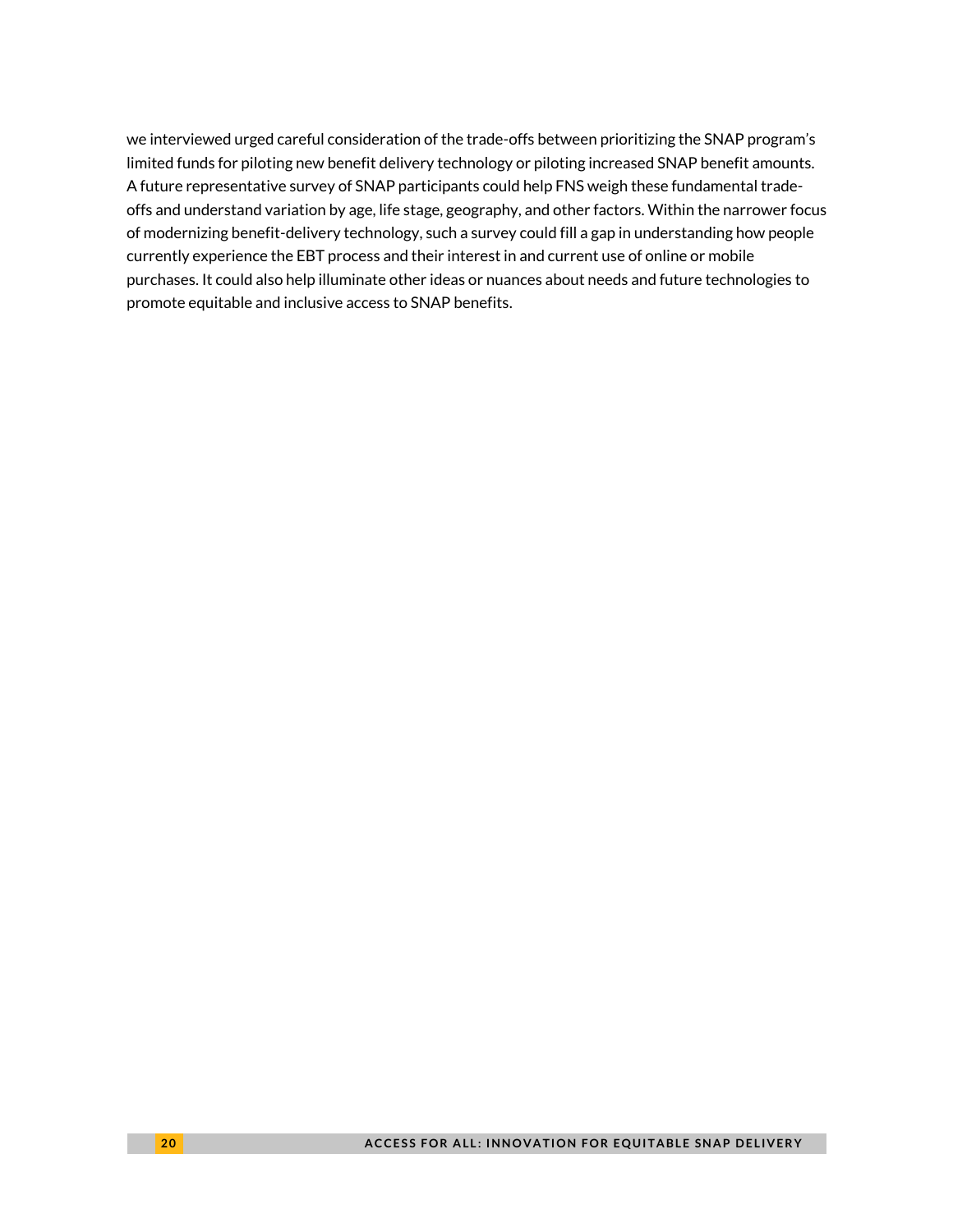# Appendix: Overview of the SNAP EBT Process

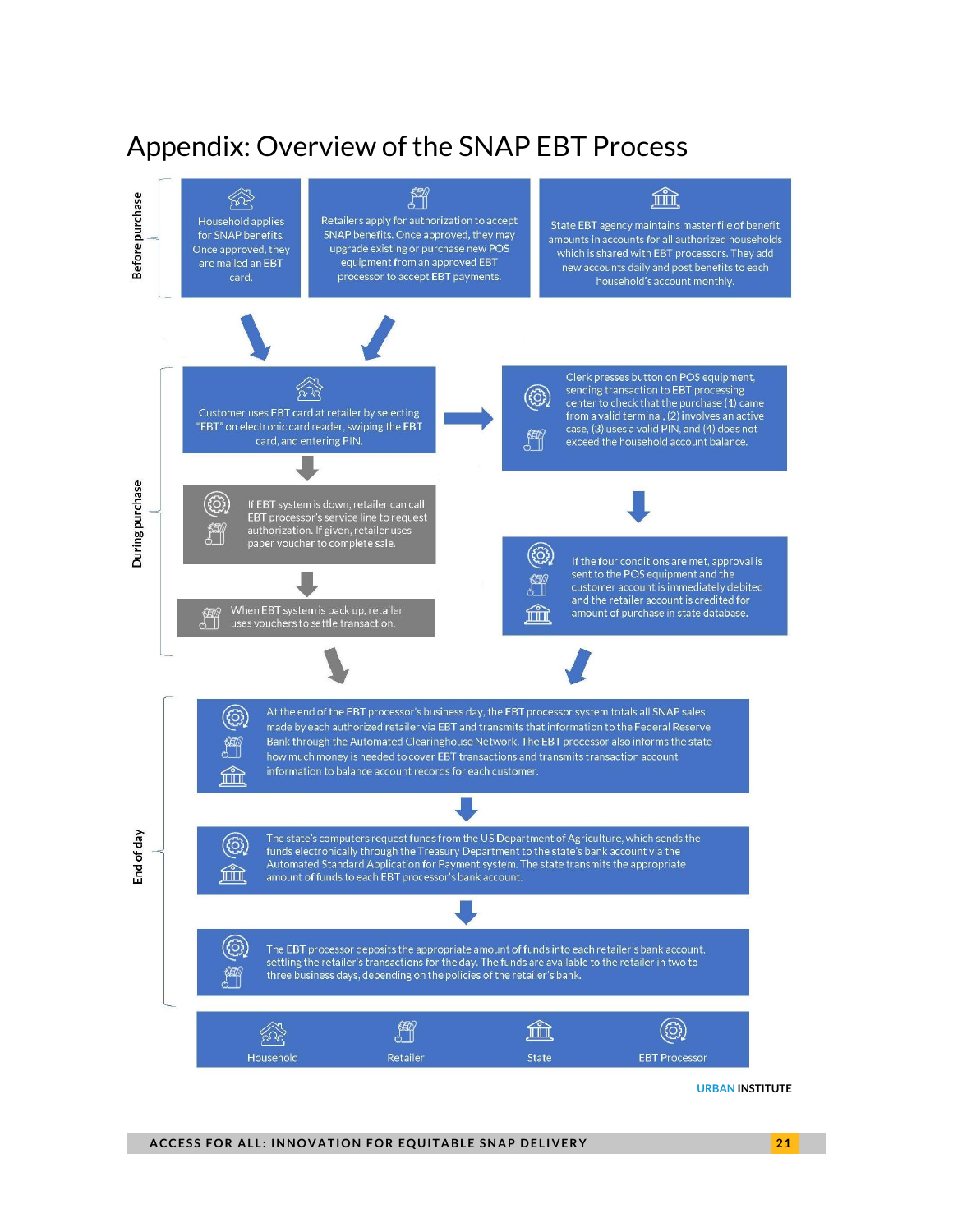# **Notes**

- $1$  People can use SNAP benefits to buy most groceries, but SNAP benefits cannot buy alcoholic beverages or hot or prepared foods, such as hot coffee, hot pizza, cheese platters, items from a salad bar, or ice cream served in cups, bowls, or cones. For more information, see "Retailer Eligibility – Prepared Foods and Heated Foods," US Department of Agriculture, Food and Nutrition Service, September 29, 2017, [https://fns](https://fns-prod.azureedge.net/sites/default/files/snap/2017-02-Policy-Retailer%20Eligibility-Prepared-Heated-Foods.pdf)[prod.azureedge.net/sites/default/files/snap/2017-02-Policy-Retailer%20Eligibility-Prepared-Heated-](https://fns-prod.azureedge.net/sites/default/files/snap/2017-02-Policy-Retailer%20Eligibility-Prepared-Heated-Foods.pdf)[Foods.pdf.](https://fns-prod.azureedge.net/sites/default/files/snap/2017-02-Policy-Retailer%20Eligibility-Prepared-Heated-Foods.pdf)
- <sup>2</sup> CFR 274.8. Functional and technical EBT system requirements. No date. Ithaca, NY: Legal Information Institute, Cornell Law School.
- $3$  This is often a third-party processor rather than the EBT processor that has the contract with the state. A retailer might choose to work with a single company that facilitates all of their debit and credit card transactions as well as their SNAP EBT transactions. That third-party company might also help the smaller retailer acquire the necessary equipment and navigate administrative processes.
- <sup>4</sup> Many retailers that are newly authorized to receive EBT payment will be able to use their existing POS system, though some may need to make software upgrades to accept EBT payment or purchase necessary equipment. The state offers free POS equipment and software to some retailers (such as farmers' markets and nonprofit food cooperatives, so they can accept EBT transactions.
- 5 "EBT One Card Technical and Programmatic Considerations," US Department of Agriculture, Food and Nutrition Service, June 14, 2011[, https://www.fns.usda.gov/wic/ebt-one-card-technical-and-programmatic](https://www.fns.usda.gov/wic/ebt-one-card-technical-and-programmatic-considerations)[considerations.](https://www.fns.usda.gov/wic/ebt-one-card-technical-and-programmatic-considerations)
- <sup>6</sup> The EBT service line is typically managed by the retailer's EBT processor, though a few states run their own EBT service line.
- 7 "Statistics," Blue Cross Blue Shield Blue Care Network of Michigan, accessed June 8, 2020, [https://www.bcbsm.com/health-care-fraud/fraud-statistics.html.](https://www.bcbsm.com/health-care-fraud/fraud-statistics.html)
- <sup>8</sup> "Voluntary Compliance Rate," US Treasury, accessed June 8, 2020, [https://www.treasury.gov/IRSOB/measures/Documents/Voluntary%20Compliance%205.pdf.](https://www.treasury.gov/IRSOB/measures/Documents/Voluntary%20Compliance%205.pdf)
- 9 "A Short History of SNAP," US Department of Agriculture, Food and Nutrition Service, last revised September 11, 2018[, https://www.fns.usda.gov/snap/short-history-snap.](https://www.fns.usda.gov/snap/short-history-snap)
- $^{10}$  "USDA Launches SNAP Online Purchasing Pilot," news release, US Department of Agriculture, April 18, 2019, [https://www.usda.gov/media/press-releases/2019/04/18/usda-launches-snap-online-purchasing-pilot.](https://www.usda.gov/media/press-releases/2019/04/18/usda-launches-snap-online-purchasing-pilot)
- <sup>11</sup> "USDA Launches SNAP Online Purchasing Pilot," news release, US Department of Agriculture, April 18, 2019, [https://www.usda.gov/media/press-releases/2019/04/18/usda-launches-snap-online-purchasing-pilot.](https://www.usda.gov/media/press-releases/2019/04/18/usda-launches-snap-online-purchasing-pilot)
- <sup>12</sup> "FNS Launches the Online Purchasing Pilot," US Department of Agriculture, last updated June 9, 2020, [https://www.fns.usda.gov/snap/online-purchasing-pilot.](https://www.fns.usda.gov/snap/online-purchasing-pilot)
- <sup>13</sup> Keely Sugden, "SNAP online purchase pilot goes live in Colorado," *Fox31 Denver & Colorado's Own Channel 2*, May 8, 2020[, https://kdvr.com/news/snap-online-purchase-pilot-goes-live-in-colorado/.](https://kdvr.com/news/snap-online-purchase-pilot-goes-live-in-colorado/)
- <sup>14</sup> "Retailer Requirements to Provide Online Purchasing to SNAP Households," US Department of Agriculture, last updated May 6, 2020[, https://www.fns.usda.gov/snap/retailer-requirements-provide-online-purchasing.](https://www.fns.usda.gov/snap/retailer-requirements-provide-online-purchasing)
- <sup>15</sup> "FNS Launches the Online Purchasing Pilot," US Department of Agriculture, last updated June 4, 2020, [https://www.fns.usda.gov/snap/online-purchasing-pilot.](https://www.fns.usda.gov/snap/online-purchasing-pilot)
- <sup>16</sup> Russell, Redman, "USDA's SNAP Online Purchasing Pilot Expands to Second State." *Supermarket News*, January 30, 2020, [https://www.supermarketnews.com/online-retail/usda-s-snap-online-purchasing-pilot-expands](https://www.supermarketnews.com/online-retail/usda-s-snap-online-purchasing-pilot-expands-second-state)[second-state.](https://www.supermarketnews.com/online-retail/usda-s-snap-online-purchasing-pilot-expands-second-state)
- <sup>17</sup> "Food Stamp Users Surveyed about BOPIS, Grocery Delivery," Field Agent, April 26, 2019, [https://blog.fieldagent.net/food-stamps-users-surveyed-about-bopis-grocery-delivery.](https://blog.fieldagent.net/food-stamps-users-surveyed-about-bopis-grocery-delivery)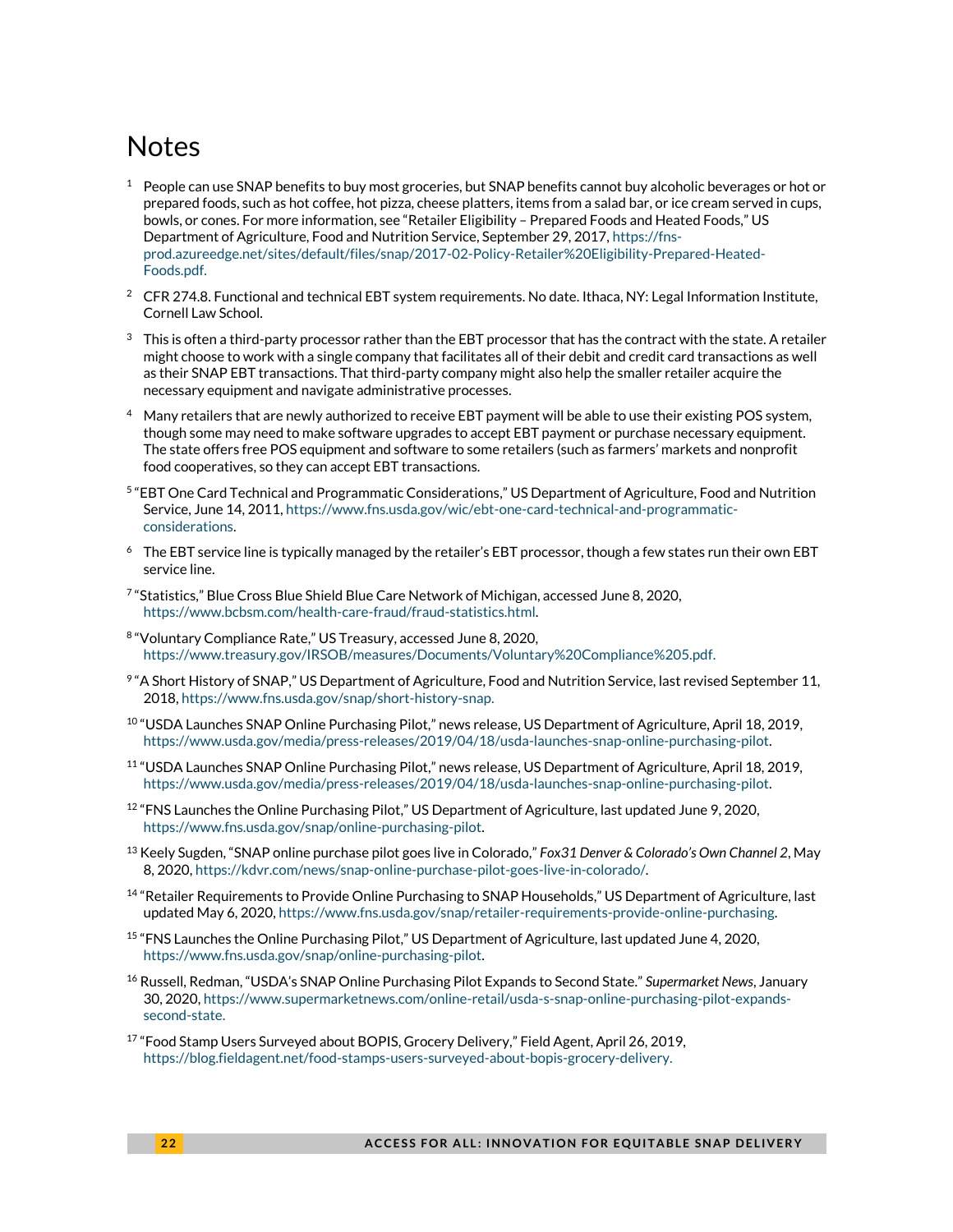- <sup>18</sup> United States Department of Agriculture. 2019. Press Release: "USDA Launches SNAP Online Purchasing Pilot." [https://www.fns.usda.gov/pressrelease/2019/fns-000319.](https://www.fns.usda.gov/pressrelease/2019/fns-000319)
- <sup>19</sup> Zach Murray, "Healthy Food Access in Food Deserts," *Urban Wire,* September 7, 2011, [https://www.urban.org/urban-wire/healthy-food-access-food-deserts.](https://www.urban.org/urban-wire/healthy-food-access-food-deserts)
- <sup>20</sup> Emily Moon, "SNAP Participants Can Buy Groceries Online for the First Time." *Pacific Standard*, April 19, 2019, [https://psmag.com/news/snap-participants-can-buy-groceries-online-for-the-first-time.](https://psmag.com/news/snap-participants-can-buy-groceries-online-for-the-first-time)
- <sup>21</sup> Annelies Goger, "For millions of low-income seniors, coronavirus is a food-security issue." *The Avenue* (Brookings Institution blog), March 16, 2020, [https://www.brookings.edu/blog/the-avenue/2020/03/16/for-millions-of](https://www.brookings.edu/blog/the-avenue/2020/03/16/for-millions-of-low-income-seniors-coronavirus-is-a-food-security-issue/)[low-income-seniors-coronavirus-is-a-food-security-issue/](https://www.brookings.edu/blog/the-avenue/2020/03/16/for-millions-of-low-income-seniors-coronavirus-is-a-food-security-issue/)
- $^{22}$  "2018 Farm Bill Implementation: SNAP Online Grocery Store Pilot," Food Research & Action Center, accessed June 8, 2020, [https://frac.org/wp-content/uploads/Online%20Grocery%20Pilot%20revised.pdf.](https://frac.org/wp-content/uploads/Online%20Grocery%20Pilot%20revised.pdf)
- $^{23}$  "FNS Launches the Online Purchasing Pilot," US Department of Agriculture, last updated June 4, 2020, [https://www.fns.usda.gov/snap/online-purchasing-pilot.](https://www.fns.usda.gov/snap/online-purchasing-pilot)
- <sup>24</sup> "Mobile Fact Sheet," Pew Research Center, June 12, 2019, [https://www.pewresearch.org/internet/fact](https://www.pewresearch.org/internet/fact-sheet/mobile/)[sheet/mobile/.](https://www.pewresearch.org/internet/fact-sheet/mobile/)
- $^{25}$  EMV originally stood for "Europay, Mastercard, VISA" and is the global security standard for chip-and-pin cards.
- <sup>26</sup> Jim Daly, "U.S. Card Producers Prepare to Crank Out EMV Cards in Big Numbers," *Digital Transactions*, January 14, 2015[, http://www.digitaltransactions.net/U-S--Card-Producers-Prepare-To-Crank-Out-EMV-Cards-in-Big-](http://www.digitaltransactions.net/U-S--Card-Producers-Prepare-To-Crank-Out-EMV-Cards-in-Big-Numbers/)[Numbers/](http://www.digitaltransactions.net/U-S--Card-Producers-Prepare-To-Crank-Out-EMV-Cards-in-Big-Numbers/); Jason Steele, "How a Credit Card Is Made," *Credit.com*, February 3, 2014, [https://www.credit.com/blog/how-a-credit-card-is-made-74903/.](https://www.credit.com/blog/how-a-credit-card-is-made-74903/)
- <sup>27</sup> Implementation of WIC EBT is required by October 1, 2020. See "WIC Frequently Asked Questions," last updated August 28, 2019[, https://www.fns.usda.gov/wic/frequently-asked-questions-about-wic.](https://www.fns.usda.gov/wic/frequently-asked-questions-about-wic)
- <sup>28</sup> WIC foods include infant cereal, iron-fortified adult cereal, vitamin C-rich fruit or vegetable juice, eggs, milk, cheese, peanut butter, dried and canned beans/peas, and canned fish. Soy-based beverages, tofu, fruits and vegetables, baby foods, whole-wheat bread, and other whole-grain options were recently added to better meet the nutritional needs of WIC participants. For women who do not fully breastfeed, WIC provides iron-fortified infant formula. See "WIC Frequently Asked Questions," last updated August 28, 2019, [https://www.fns.usda.gov/wic/frequently-asked-questions-about-wic.](https://www.fns.usda.gov/wic/frequently-asked-questions-about-wic)
- <sup>29</sup> See "About WIC- WIC's Mission," US Department of Agriculture, Food and Nutrition Service, last updated October 10, 2013[, https://www.fns.usda.gov/wic/about-wic-wics-mission.](https://www.fns.usda.gov/wic/about-wic-wics-mission)
- $^{30}$  "Food Insecurity Nutrition Incentive," Fair Food Network, February 2019, [https://fairfoodnetwork.org/wp](https://fairfoodnetwork.org/wp-content/uploads/2019/02/FINI-Overview-2019.pdf)[content/uploads/2019/02/FINI-Overview-2019.pdf.](https://fairfoodnetwork.org/wp-content/uploads/2019/02/FINI-Overview-2019.pdf)
- $31$  "Participation Assistance for Farmers and Farmers' Markets Grant Program," US Department of Agriculture, last updated July 15, 2019[, https://www.fns.usda.gov/snap/farmer-producer/farmers-market-grant-program.](https://www.fns.usda.gov/snap/farmer-producer/farmers-market-grant-program)

# References

- Brandt Eric J., David M. Silvestri, Jerold R. Mande, Margaret L. Holland, and Joseph S. Ross. 2019. "Availability of Grocery Delivery to Food Deserts in States Participating in the Online Purchase Pilot." *JAMA Network Open* 2 (12): e1916444. doi:10.1001/jamanetworkopen.2019.16444
- Danielson, Caroline, and Jacob Alex Klerman. 2006. "Why Did the Food Stamp Caseload Decline (and Rise)? Effects of Policies on the Economy." Santa Monica, CA: RAND Corporation.
- EFTA (Electronic Funds Transfer Association). 2020. "SNAP EBT Outage Briefing and Recommendations." Fairfax, VA: EFTA, eGovernment Payments Council.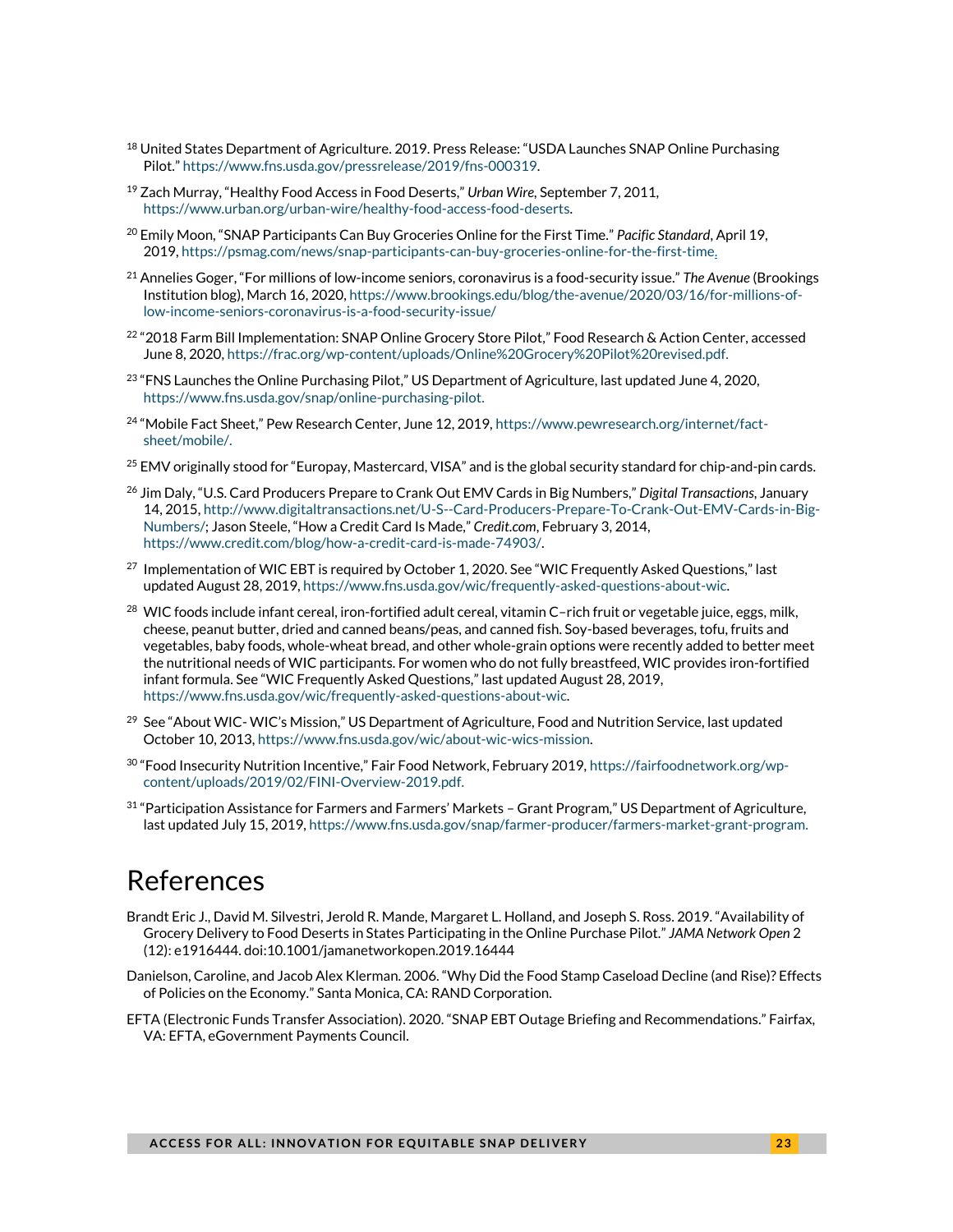- Gundersen, Craig, Elaine Waxman, and Amy S. Crumbaugh. 2019. "An Examination of the Adequacy of Supplemental Nutrition Assistance Program (SNAP) Benefit Levels: Impacts on Food Insecurity." *Agricultural and Resource Economics Review* 48 (3): 433–47.
- Hahn, Heather, Michael Katz, and Julia B. Isaacs. 2017. "What Is It Like to Apply for SNAP and Other Work Supports? Findings from the Work Support Strategies Evaluation." Washington, DC: Urban Institute. [https://www.urban.org/research/publication/what-it-apply-snap-and-other-work-supports.](https://www.urban.org/research/publication/what-it-apply-snap-and-other-work-supports)
- Isaacs, Julia, Michael Katz, and Ria Amin. 2016. "Improving the Efficiency of Benefit Delivery: Outcomes from the Work Support Strategies Evaluation." Washington, DC: Urban Institute. [https://www.urban.org/research/publication/improving-efficiency-benefit-delivery.](https://www.urban.org/research/publication/improving-efficiency-benefit-delivery)
- Loprest, Pamela, Maeve Gearing, and David Kassabian. 2016. "States' Use of Technology to Improve Delivery of Benefits: Findings from the Work Support Strategies Evaluation." [https://www.urban.org/research/publication/states-use-technology-improve-delivery-benefits-findings-work](https://www.urban.org/research/publication/states-use-technology-improve-delivery-benefits-findings-work-support-strategies-evaluation)[support-strategies-evaluation.](https://www.urban.org/research/publication/states-use-technology-improve-delivery-benefits-findings-work-support-strategies-evaluation)
- Olsen, Thomas, Glen Williams, Antonio Cerqueiro, and Florian Hoppe.2019. "Payments Just Want to Be 'Free'— How Can Providers Adapt?" Boston: Bain and Company[. https://www.bain.com/insights/payments-just-want-to](https://www.bain.com/insights/payments-just-want-to-be-free/)[be-free/.](https://www.bain.com/insights/payments-just-want-to-be-free/)
- OMB (Office of Management and Budget). 2020. *Budget of the United States Government, Fiscal Year 2021*. Washington, DC: US Government Printing Office.
- Rosenbaum, Dottie, and Zoë Neuberger. 2020. "President's 2021 Budget Would Cut Food Assistance for Millions and Radically Restructure SNAP." Washington, DC: Center on Budget and Policy Priorities.
- Rosenbaum, Dottie, Stacy Dean, Ed Bolen, Elizabeth Wolkomir, Brynne Keith-Jennings, Lexin Cai, and Caitlin Nchako. 2018. "President's Budget Would Cut Food Assistance for Millions and Radically Restructure SNAP." Washington, DC: Center on Budget and Policy Priorities.

Rowe, Gretchen, Carolyn T. O'Brien, Sam Hall, Nancy Pindus, Lauren Eyster, Robin Koralek, and Alexandra Stanczyk. 2010. "Enhancing Supplemental Nutrition Assistance Program (SNAP) Certification: SNAP Modernization Efforts." Washington, DC: Urban Institute. [https://www.urban.org/research/publication/enhancing-supplemental-nutrition-assistance-program-snap](https://www.urban.org/research/publication/enhancing-supplemental-nutrition-assistance-program-snap-certification-snap-modernization-efforts)[certification-snap-modernization-efforts.](https://www.urban.org/research/publication/enhancing-supplemental-nutrition-assistance-program-snap-certification-snap-modernization-efforts)

- Stegman, Michael A., Jennifer S. Lobenhofer, and John Quinterno. 2003. "The State of Electronic Benefit Transfer (EBT)". Working paper. Chapel Hill: Center for Community Capital, University of North Carolina at Chapel Hill.
- USDA (United States Department of Agriculture). 2019. *The USDA Supplemental Nutrition Assistance Program Training Guide for Retailers*. FNS-330. Washington, DC: USDA.
- ———. 2012. "Building a Healthy America: A Profile of the Supplemental Nutrition Assistance Program." Washington, DC: USDA. [https://fns-prod.azureedge.net/sites/default/files/BuildingHealthyAmerica.pdf.](https://fns-prod.azureedge.net/sites/default/files/BuildingHealthyAmerica.pdf)

Worldpay. 2020. *2020 Global Payments Report*. Jacksonville, Florida: FIS.

Ziliak, James. 2016. "Modernizing SNAP Benefits." Washington, DC: Brookings Institution. [https://www.hamiltonproject.org/assets/files/ziliak\\_modernizing\\_snap\\_benefits.pdf.](https://www.hamiltonproject.org/assets/files/ziliak_modernizing_snap_benefits.pdf)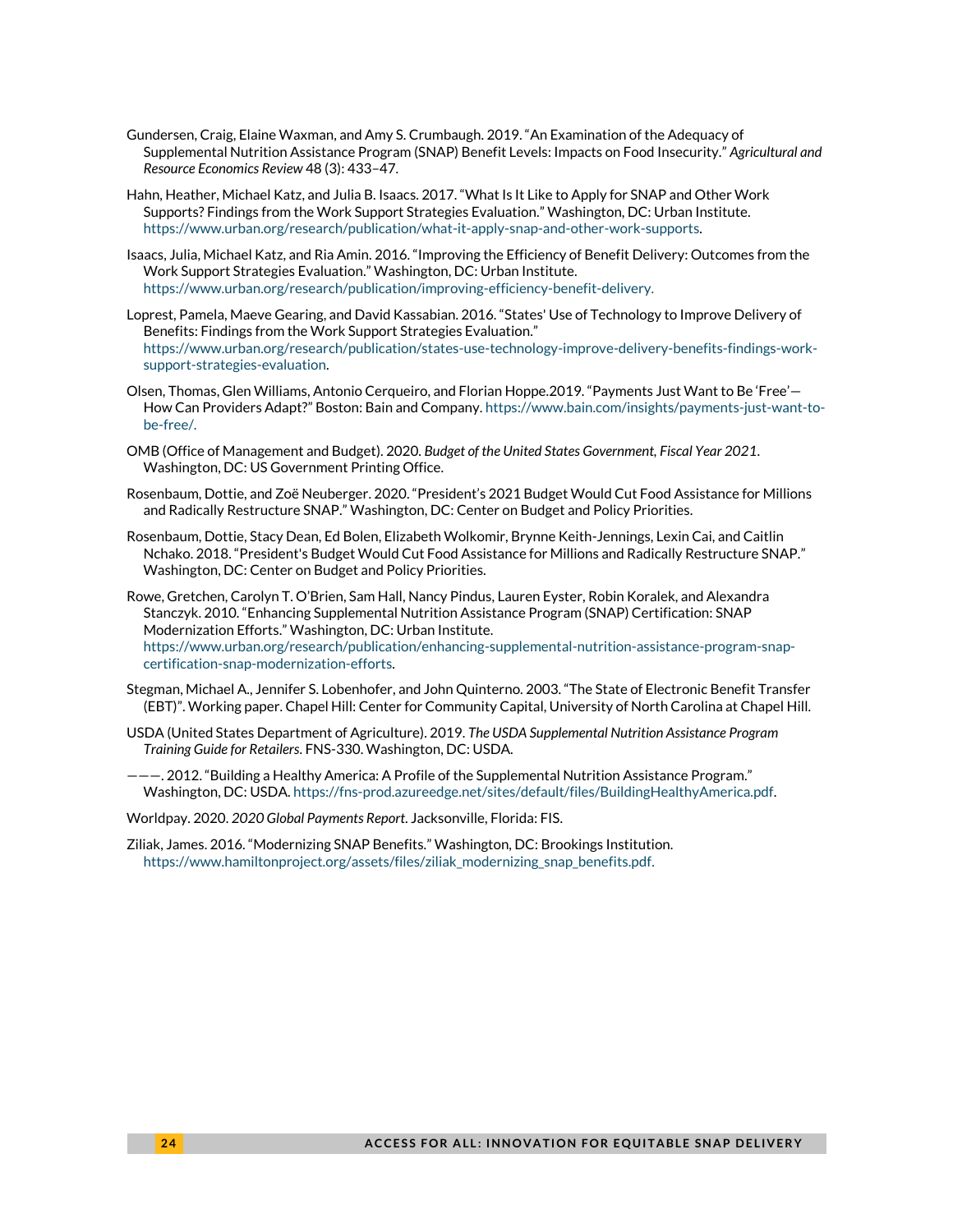# About the Authors

**Heather Hahn** is a senior fellow in the Center on Labor, Human Services, and Population at the Urban Institute. Throughout her career, Hahn has conducted nonpartisan research on the wide range of programs and issues related to the well-being of children and families, including cash assistance, nutrition assistance, and other supports for low-income families. She coleads Urban's From Safety Net to Solid Ground initiative, providing timely and rigorous analyses of state and federal policy changes. Hahn co-led the Work Support Strategies evaluation of state efforts to modernize families' access to nutrition assistance, child care, and Medicaid. She received an MPP from Duke University and a PhD in political science from Stanford University.

**Rayanne Hawkins** is a policy program manager in Urban's Research to Action Lab. Her work has included providing training and technical assistance (TA) for state and local governments on topics including developing stakeholder working groups, selecting an evaluation design, linking administrative data across agencies, risk management, procurement, and contracting. Hawkins is colead of a project advising a state agency on outcomes-based contracting and project manager for two registered apprenticeship projects. Hawkins earned her Master's of Business Administration from Georgetown University.

**Alexander Carther** is a research assistant in the Center on Labor, Human Services, and Population at the Urban Institute. He is involved in research focusing on welfare and policies of the social safety net. His research interests include income inequality, unemployment, and the impact of race and gender on financial health and stability.

**Alena Stern** is a data science fellow at the Urban Institute studying policy solutions to advance equity and inclusion in cities. Previously, she worked at AidData, the Sunlight Foundation, and the Center for Data Science and Public Policy. Alena holds an MS in computational analysis and public policy from the University of Chicago and a BA in economics and international relations from the College of William and Mary.